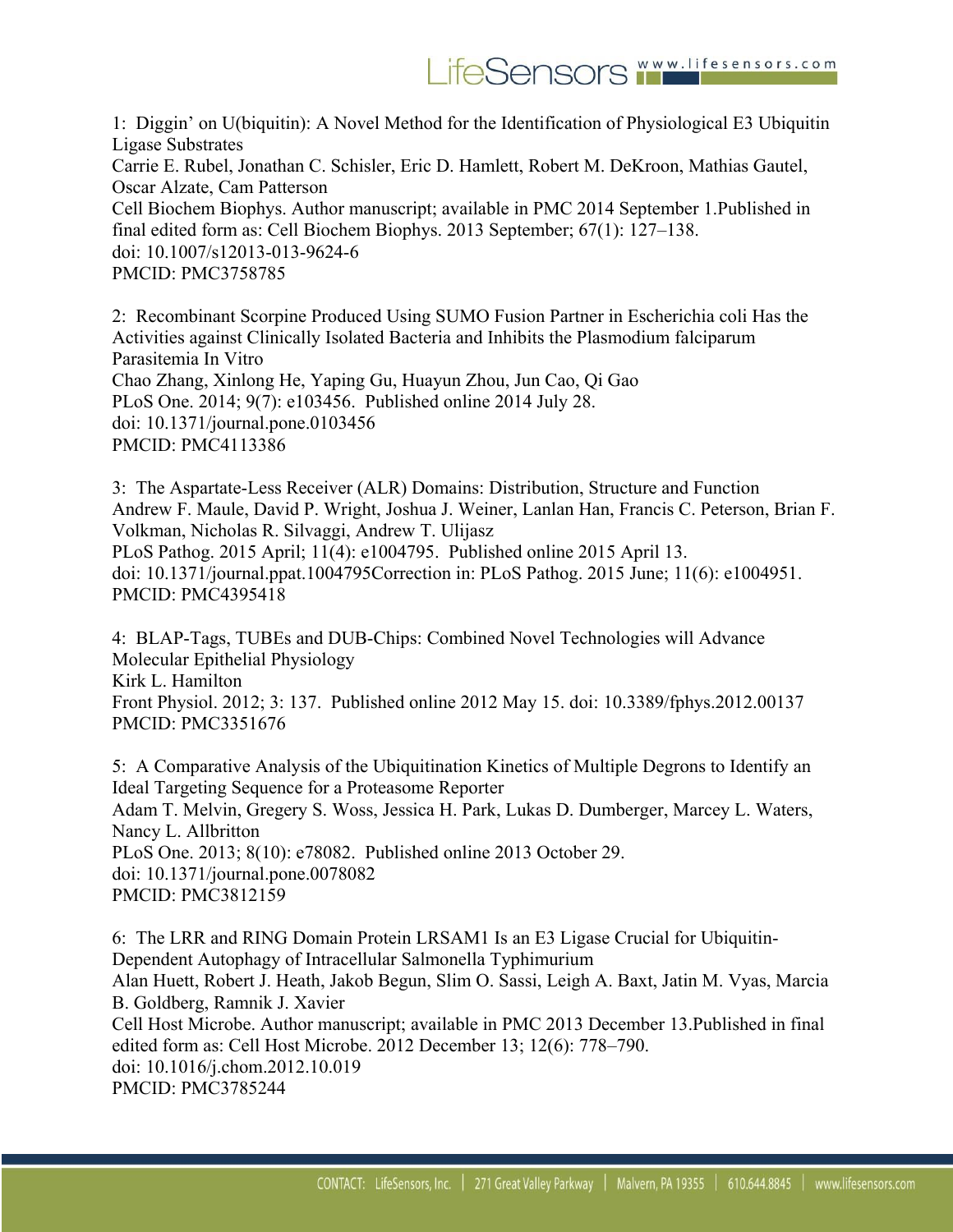7: Methods for Quantification of in vivo Changes in Protein Ubiquitination following Proteasome and Deubiquitinase Inhibition Namrata D. Udeshi, D. R. Mani, Thomas Eisenhaure, Philipp Mertins, Jacob D. Jaffe, Karl R. Clauser, Nir Hacohen, Steven A. Carr Mol Cell Proteomics. 2012 May; 11(5): 148–159. Published online 2012 April 14. doi: 10.1074/mcp.M111.016857 PMCID: PMC3418844

8: MDM2 Mediates Nonproteolytic Polyubiquitylation of the DEAD-Box RNA Helicase DDX24 Takayoshi Yamauchi, Masaaki Nishiyama, Toshiro Moroishi, Kanae Yumimoto, Keiichi I. Nakayama Mol Cell Biol. 2014 September; 34(17): 3321–3340. doi: 10.1128/MCB.00320-14 PMCID: PMC4135551

9: Deubiquitylase, DeSUMOylase, and DeISGylase Activity Microarrays for Assay of Substrate Preference and Functional Modifiers

Christian M. Loch, Charles L. Cuccherini, Craig A. Leach, James E. Strickler Mol Cell Proteomics. 2011 January; 10(1): M110.002402. Published online 2010 October 18. doi: 10.1074/mcp.M110.002402 PMCID: PMC3013450

10: Facilitated Tau Degradation by USP14 Aptamers via Enhanced Proteasome Activity Jung Hoon Lee, Seung Kyun Shin, Yanxialei Jiang, Won Hoon Choi, Chaesun Hong, Dong-Eun Kim, Min Jae Lee Sci Rep. 2015; 5: 10757. Published online 2015 June 4. doi: 10.1038/srep10757 PMCID: PMC4455164

11: Role of ubiquitylation and USP8-dependent deubiquitylation in the endocytosis and lysosomal targeting of plasma membrane KCa3.1 Corina M. Balut, Christian M. Loch, Daniel C. Devor FASEB J. 2011 November; 25(11): 3938–3948. doi: 10.1096/fj.11-187005 PMCID: PMC3205838

12: Omega 3 fatty acids chemosensitize multidrug resistant colon cancer cells by downregulating cholesterol synthesis and altering detergent resistant membranes composition Giada Gelsomino, Paola A Corsetto, Ivana Campia, Gigliola Montorfano, Joanna Kopecka, Barbara Castella, Elena Gazzano, Dario Ghigo, Angela M Rizzo, Chiara Riganti Mol Cancer. 2013; 12: 137. Published online 2013 November 13. doi: 10.1186/1476-4598-12- 137

PMCID: PMC4225767

13: Dissecting the interactions of SERRATE with RNA and DICER-LIKE 1 in Arabidopsis microRNA precursor processing

Yuji Iwata, Masateru Takahashi, Nina V. Fedoroff, Samir M. Hamdan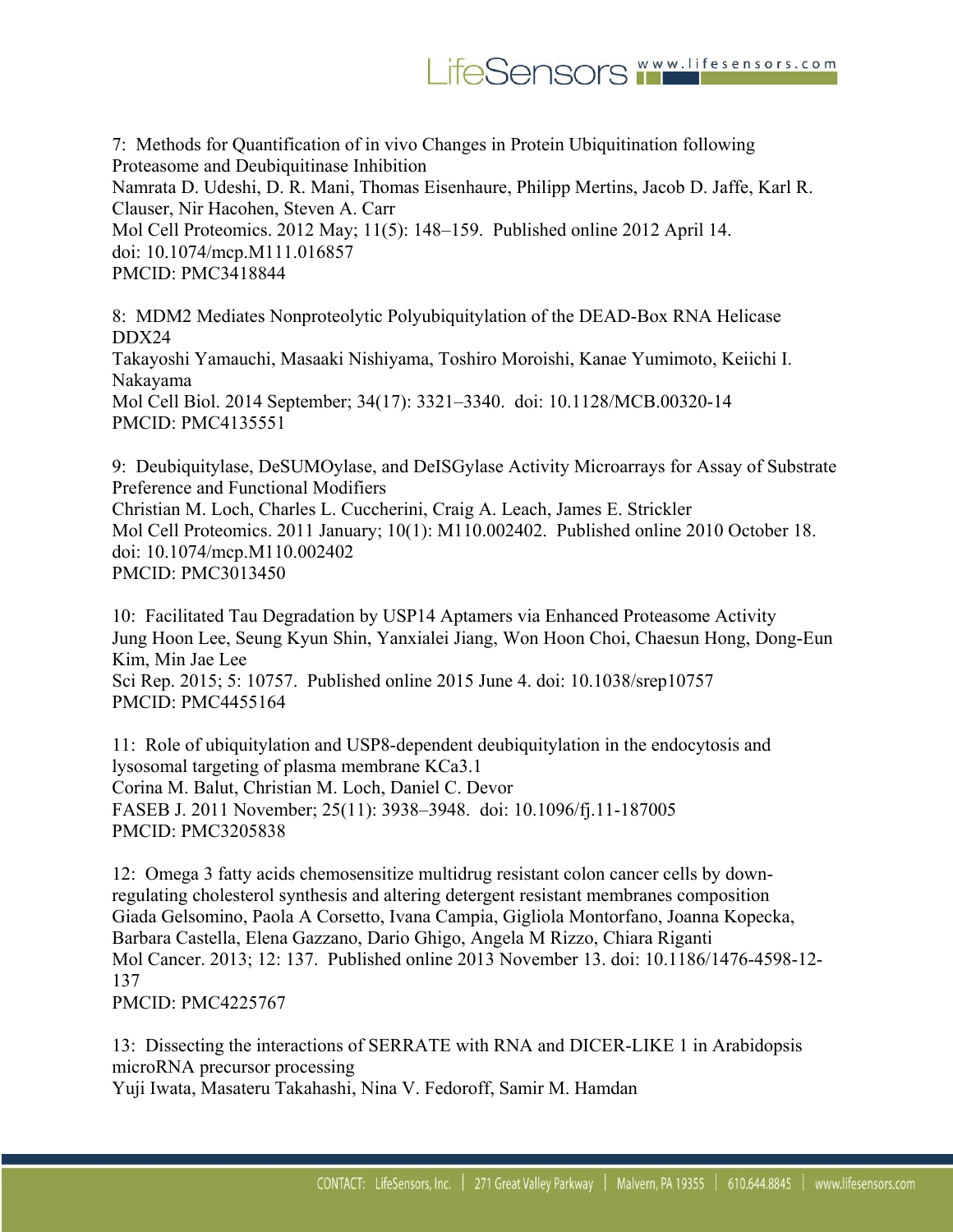Nucleic Acids Res. 2013 October; 41(19): 9129–9140. Published online 2013 August 5. doi: 10.1093/nar/gkt667 PMCID: PMC3799435

14: Factor Xa Activation of Factor V is of Paramount Importance in Initiating the Coagulation System: Lessons from a Tick Salivary Protein Tim J. Schuijt, Kamran Bakhtiari, Sirlei Daffre, Kathleen DePonte, Simone J.H. Wielders, J. Arnoud Marquart, Joppe W. Hovius, Tom van der Poll, Erol Fikrig, Matthew W. Bunce, Rodney M. Camire, Gerry A.F. Nicolaes, Joost C.M. Meijers, Cornelis van 't Veer Circulation. Author manuscript; available in PMC 2014 July 16.Published in final edited form as: Circulation. 2013 July 16; 128(3): 10.1161/CIRCULATIONAHA.113.003191. Published online 2013 July 1. doi: 10.1161/CIRCULATIONAHA.113.003191 PMCID: PMC3826089

15: Structural and Functional Characterization of MppR, an Enduracididine Biosynthetic Enzyme from Streptomyces hygroscopicus: Functional Diversity in the Acetoacetate Decarboxylase-Like Superfamily A. Maxwell Burroughs, Robert W. Hoppe, Neal C. Goebel, Bilal H. Sayyed, Tyler J. Voegtline, Alan W. Schwabacher, T. Mark Zabriskie, Nicholas R. Silvaggi Biochemistry. Author manuscript; available in PMC 2014 July 2.Published in final edited form as: Biochemistry. 2013 July 2; 52(26): 4492–4506. Published online 2013 June 21. doi: 10.1021/bi400397k PMCID: PMC3743547

16: Chronic carvedilol treatment partially reverses the right ventricular failure transcriptional profile in experimental pulmonary hypertension Jennifer I. Drake, Jose Gomez-Arroyo, Catherine I. Dumur, Donatas Kraskauskas, Ramesh Natarajan, Harm J. Bogaard, Paul Fawcett, Norbert F. Voelkel Physiol Genomics. 2013 June 15; 45(12): 449–461. Published online 2013 April 30. doi: 10.1152/physiolgenomics.00166.2012 PMCID: PMC3680777

17: A Co-Translational Ubiquitination Pathway For Quality Control of Misfolded Proteins Feng Wang, Larissa A. Durfee, Jon M. Huibregtse Mol Cell. Author manuscript; available in PMC 2014 May 9.Published in final edited form as: Mol Cell. 2013 May 9; 50(3): 368–378. Published online 2013 April 11. doi: 10.1016/j.molcel.2013.03.009 PMCID: PMC3654026

18: MreA Functions in the Global Regulation of Methanogenic Pathways in Methanosarcina acetivorans

21: Identification of Targeting Peptides for Ischemic Myocardium by In Vivo Phage Display Sachiko Kanki, Diana E. Jaalouk, Samuel Lee, Alvin Y.C. Yu, Joseph Gannon, Richard T. Lee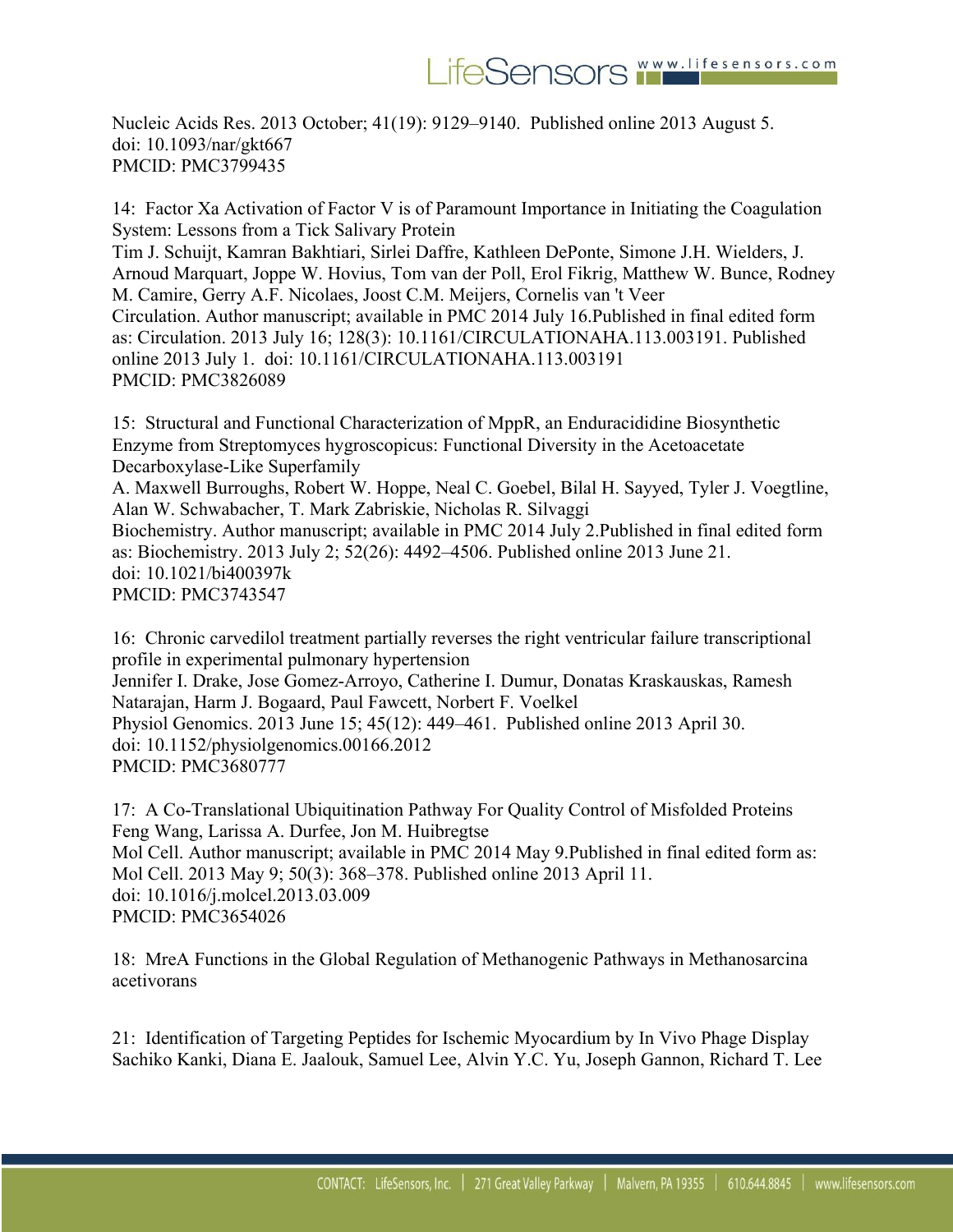J Mol Cell Cardiol. Author manuscript; available in PMC 2012 May 1.Published in final edited form as: J Mol Cell Cardiol. 2011 May; 50(5): 841–848. Published online 2011 February 24. doi: 10.1016/j.yjmcc.2011.02.003 PMCID: PMC3075368

22: Inhibition of UCH-L1 in oligodendroglial cells results in microtubule stabilization and prevents α-synuclein aggregate formation by activating the autophagic pathway: implications for multiple system atrophy Katharina Pukaß, Christiane Richter-Landsberg

Front Cell Neurosci. 2015; 9: 163. Published online 2015 May 5. doi: 10.3389/fncel.2015.00163 PMCID: PMC4419839

23: Identification of a Tsetse Fly Salivary Protein with Dual Inhibitory Action on Human Platelet Aggregation Guy Caljon, Karin De Ridder, Patrick De Baetselier, Marc Coosemans, Jan Van Den Abbeele PLoS One. 2010; 5(3): e9671. Published online 2010 March 23. doi: 10.1371/journal.pone.0009671 PMCID: PMC2843633

24: Biosimilars: the process is the product. The example of recombinant streptokinase C Thelwell, C Longstaff J Thromb Haemost. 2014 August; 12(8): 1229–1233. Published online 2014 July 31. doi: 10.1111/jth.12629 PMCID: PMC4241032

25: Recombinant Antigens Expressed in Pichia pastoris for the Diagnosis of Sleeping Sickness Caused by Trypanosoma brucei gambiense Stijn Rogé, Liesbeth Van Nieuwenhove, Magali Meul, Annick Heykers, Annette Brouwer de Koning, Nicolas Bebronne, Yves Guisez, Philippe Büscher PLoS Negl Trop Dis. 2014 July; 8(7): e3006. Published online 2014 July 17. doi: 10.1371/journal.pntd.0003006 PMCID: PMC4102443

26: Anterograde Trafficking of KCa3.1 in Polarized Epithelia Is Rab1- and Rab8-Dependent and Recycling Endosome-Independent Claudia A. Bertuccio, Shih-Liang Lee, Guangyu Wu, Michael B. Butterworth, Kirk L. Hamilton, Daniel C. Devor PLoS One. 2014; 9(3): e92013. Published online 2014 March 14. doi: 10.1371/journal.pone.0092013 PMCID: PMC3954861

27: MDM2 restrains estrogen-mediated AKT activation by promoting TBK1-dependent HPIP degradation K Shostak, F Patrascu, S I Göktuna, P Close, L Borgs, L Nguyen, F Olivier, A Rammal, H Brinkhaus, M Bentires-Alj, J-C Marine, A Chariot Cell Death Differ. 2014 May; 21(5): 811–824. Published online 2014 January 31. doi: 10.1038/cdd.2014.2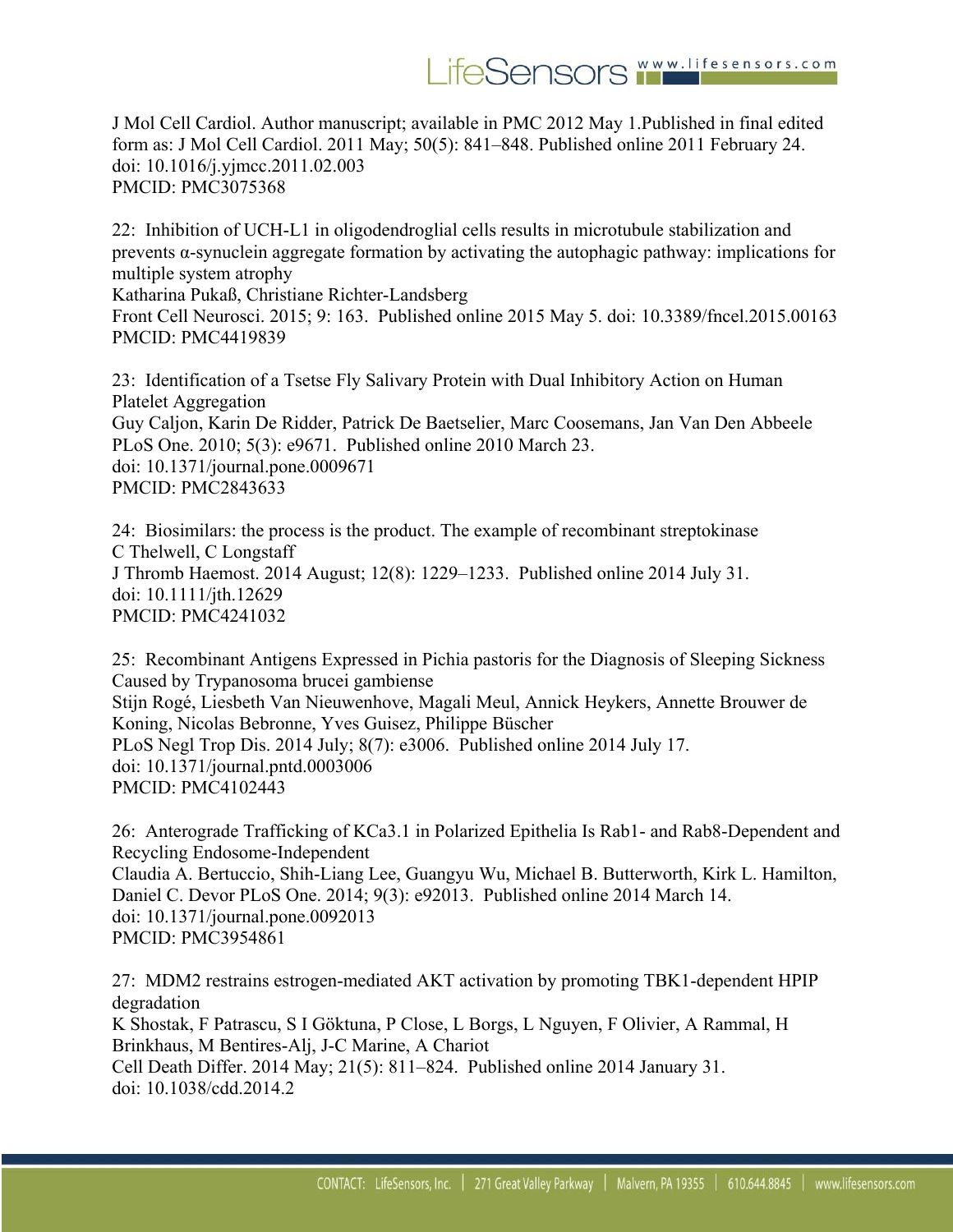PMCID: PMC3978309

28: Ataxia and hypogonadism caused by the loss of ubiquitin ligase activity of the U box protein CHIP

Chang-He Shi, Jonathan C. Schisler, Carrie E. Rubel, Song Tan, Bo Song, Holly McDonough, Lei Xu, Andrea L. Portbury, Cheng-Yuan Mao, Cadence True, Rui-Hao Wang, Qing-Zhi Wang, Shi-Lei Sun, Stephanie B. Seminara, Cam Patterson, Yu-Ming Xu Hum Mol Genet. 2014 February 15; 23(4): 1013–1024. Published online 2013 October 9. doi: 10.1093/hmg/ddt497 PMCID: PMC3900109

29: Restoring the Procofactor State of Factor Va-like Variants by Complementation with Bdomain Peptides Matthew W. Bunce, Mettine H. A. Bos, Sriram Krishnaswamy, Rodney M. Camire J Biol Chem. 2013 October 18; 288(42): 30151–30160. Published online 2013 September 6. doi: 10.1074/jbc.M113.506840 PMCID: PMC3798483

30: To fuse or not to fuse: What is your purpose? Mark R Bell, Mark J Engleka, Asim Malik, James E Strickler Protein Sci. 2013 November; 22(11): 1466–1477. Published online 2013 August 26. doi: 10.1002/pro.2356 PMCID: PMC3831663

31: S-nitrosylation regulates mitochondrial quality control via activation of parkin Kentaro Ozawa, Akira T. Komatsubara, Yuhei Nishimura, Tomoyo Sawada, Hiroto Kawafune, Hiroki Tsumoto, Yuichi Tsuji, Jing Zhao, Yoji Kyotani, Toshio Tanaka, Ryosuke Takahashi, Masanori Yoshizumi Sci Rep. 2013; 3: 2202. Published online 2013 July 16. doi: 10.1038/srep02202 PMCID: PMC3712319

32: Purification, crystallization and preliminary X-ray analysis of TP0435 (Tp17) from the syphilis spirochete Treponema pallidum Chad A. Brautigam, Ranjit K. Deka, Michael V. Norgard Acta Crystallogr Sect F Struct Biol Cryst Commun. 2013 April 1; 69(Pt 4): 453–455. Published online 2013 March 28. doi: 10.1107/S1744309113006246 PMCID: PMC3614177

33: The TP0796 Lipoprotein of Treponema pallidum Is a Bimetal-dependent FAD Pyrophosphatase with a Potential Role in Flavin Homeostasis Ranjit K. Deka, Chad A. Brautigam, Wei Z. Liu, Diana R. Tomchick, Michael V. Norgard J Biol Chem. 2013 April 19; 288(16): 11106–11121. Published online 2013 February 27. doi: 10.1074/jbc.M113.449975 PMCID: PMC3630870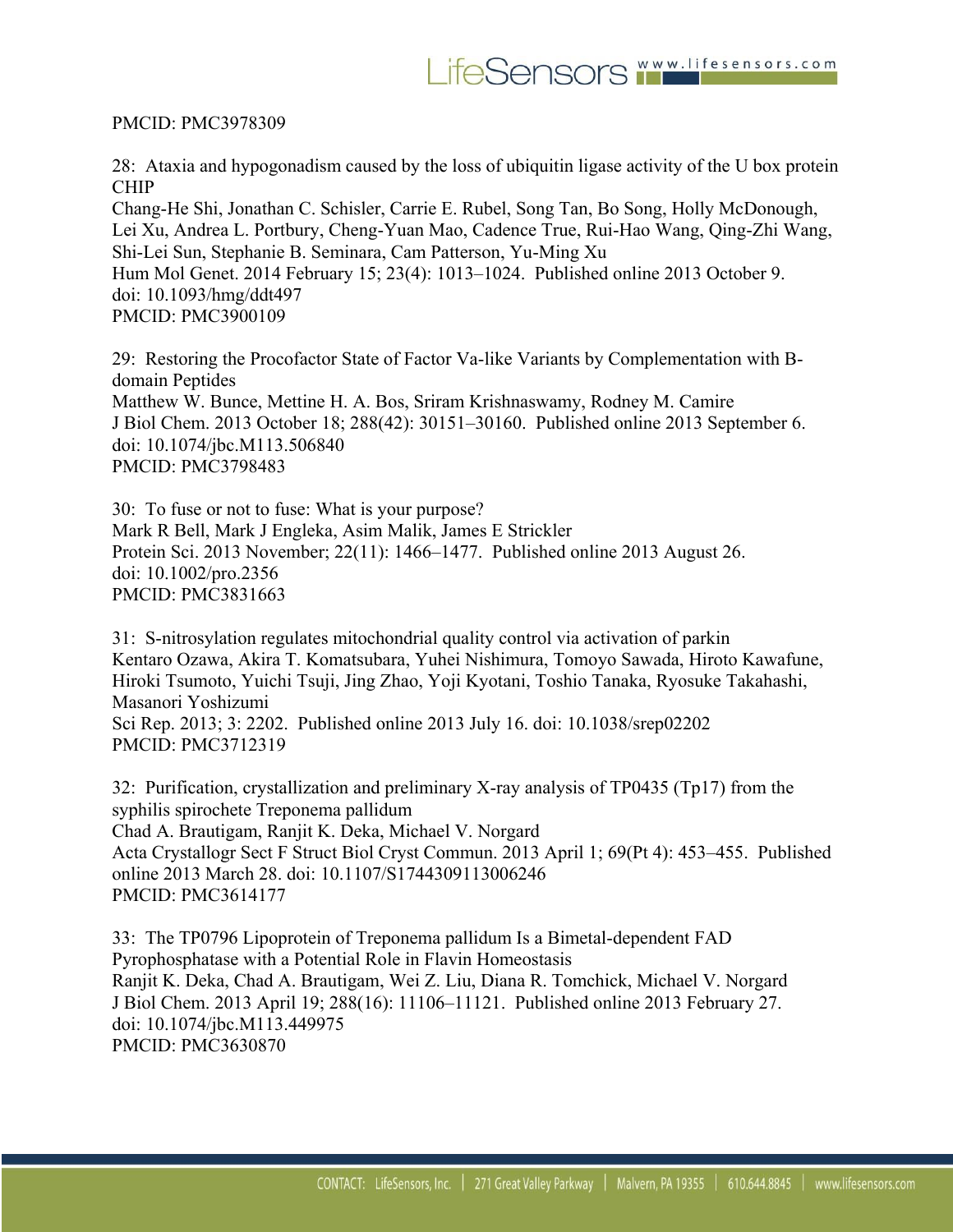34: Solution Structure of Escherichia coli FeoA and Its Potential Role in Bacterial Ferrous Iron **Transport** Cheryl K. Y. Lau, Hiroaki Ishida, Zhihong Liu, Hans J. Vogel J Bacteriol. 2013 January; 195(1): 46–55. doi: 10.1128/JB.01121-12 PMCID: PMC3536175

35: Enhanced protein expression in mammalian cells using engineered SUMO fusions: Secreted phospholipase A2 Raymond J. Peroutka, Nabil Elshourbagy, Tara Piech, Tauseef R. Butt Protein Sci. 2008 September; 17(9): 1586–1595. doi: 10.1110/ps.035576.108 PMCID: PMC2525526

36: Bioluminescence Assay Platform for Selective and Sensitive Detection of Ub/Ubl Proteases Steven J. Orcutt, Jian Wu, Michael J. Eddins, Craig A. Leach, James E. Strickler Biochim Biophys Acta. Author manuscript; available in PMC 2013 November 1.Published in final edited form as: Biochim Biophys Acta. 2012 November; 1823(11): 2079–2086. Published online 2012 June 15. doi: 10.1016/j.bbamcr.2012.06.004 PMCID: PMC3465522

37: Structural, bioinformatic, and in vivo analyses of two Treponema pallidum lipoproteins reveal a unique TRAP transporter Ranjit K. Deka, Chad A. Brautigam, Martin Goldberg, Peter Schuck, Diana R. Tomchick, Michael V. Norgard J Mol Biol. Author manuscript; available in PMC 2013 March 9.Published in final edited form as: J Mol Biol. 2012 March 9; 416(5): 678–696. Published online 2012 January 27. doi: 10.1016/j.jmb.2012.01.015 PMCID: PMC3289903

38: Characterization of Selective Ubiquitin and Ubiquitin-Like Protease Inhibitors Using a Fluorescence-Based Multiplex Assay Format Xufan Tian, Nigora S. Isamiddinova, Raymond J. Peroutka, Seth J. Goldenberg, Michael R. Mattern, Benjamin Nicholson, Craig Leach Assay Drug Dev Technol. 2011 April; 9(2): 165–173. doi: 10.1089/adt.2010.0317 PMCID: PMC3065724

39: Efficient and rapid protein expression and purification of small high disulfide containing sweet protein brazzein in E. coli Fariba Assadi-Porter, Sammy Patry, John L. Markley

Protein Expr Purif. Author manuscript; available in PMC 2009 April 1.Published in final edited form as: Protein Expr Purif. 2008 April; 58(2): 263–268. Published online 2007 December 3. doi: 10.1016/j.pep.2007.11.009 PMCID: PMC2374762

40: Evidence that Altered Cis Element Spacing Affects PpsR Mediated Redox Control of Photosynthesis Gene Expression in Rubrivivax gelatinosus Takayuki Shimizu, Zhuo Cheng, Katsumi Matsuura, Shinji Masuda, Carl E. Bauer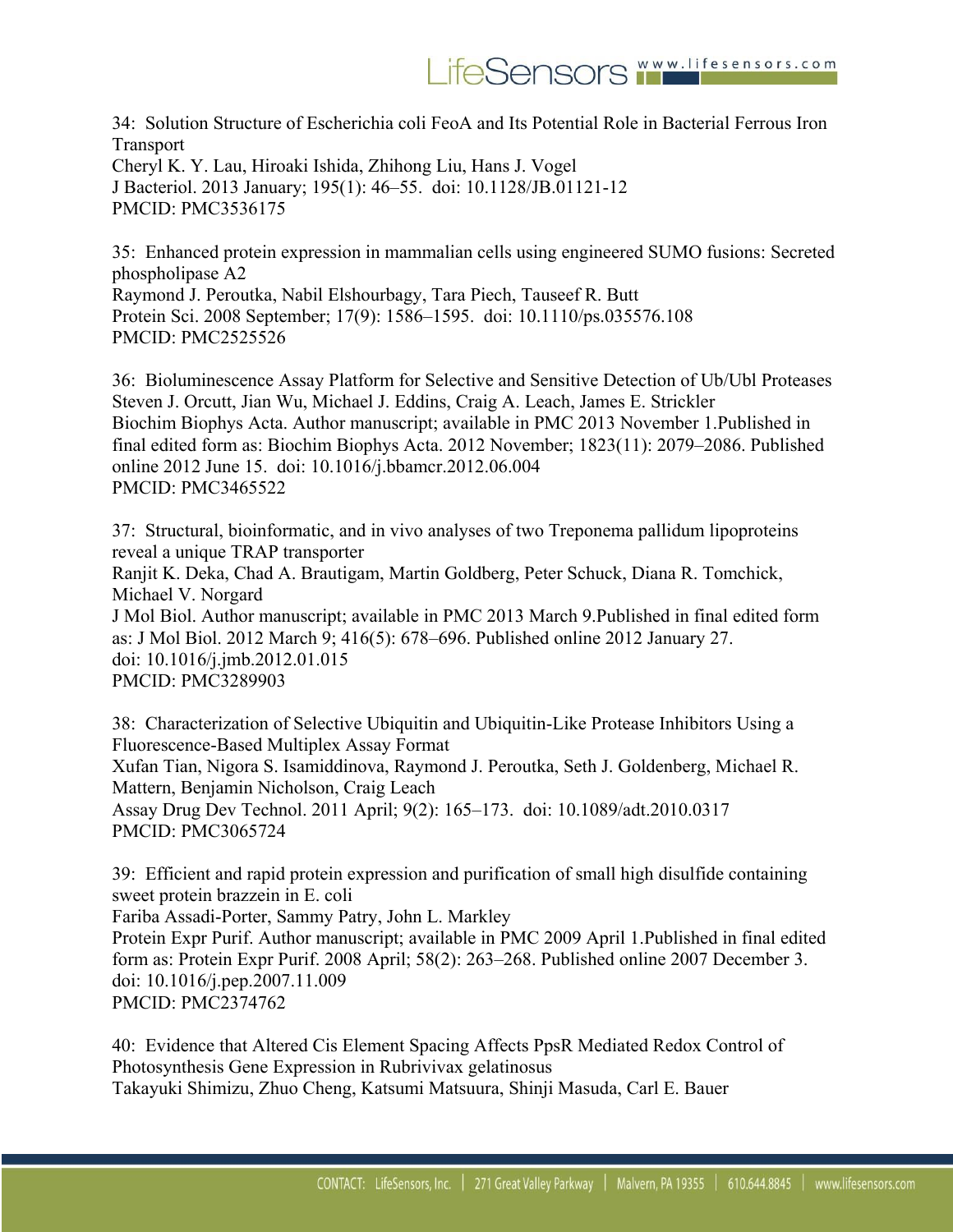PLoS One. 2015; 10(6): e0128446. Published online 2015 June 1. doi: 10.1371/journal.pone.0128446 PMCID: PMC4452267

41: Development of two novel high-throughput assays to quantify ubiquitylated proteins in cell lysates: application to screening of new anti-malarials Lydia Mata-Cantero, Concepción Cid, Maria G Gomez-Lorenzo, Wendy Xolalpa, Fabienne Aillet, J Julio Martín, Manuel S Rodriguez Malar J. 2015; 14: 200. Published online 2015 May 14. doi: 10.1186/s12936-015-0708-1 PMCID: PMC4440562

42: A secretory kinase complex regulates extracellular protein phosphorylation Jixin Cui, Junyu Xiao, Vincent S Tagliabracci, Jianzhong Wen, Meghdad Rahdar, Jack E Dixon eLife. 2015; 4: e06120. Published online 2015 March 19. doi: 10.7554/eLife.06120Includes additional comments & authors PMCID: PMC4421793

43: Lesion bypass activity of DNA polymerase θ (POLQ) is an intrinsic property of the pol domain and depends on unique sequence inserts Matthew Hogg, Mineaki Seki, Richard D. Wood, Sylvie Doublié, Susan S. Wallace J Mol Biol. Author manuscript; available in PMC 2012 January 21.Published in final edited form as: J Mol Biol. 2011 January 21; 405(3): 642–652. Published online 2010 November 2. doi: 10.1016/j.jmb.2010.10.041Correction in: volume 412 on page 316 PMCID: PMC3025778

44: HIV-1 Vpr Loads Uracil DNA Glycosylase-2 onto DCAF1, a Substrate Recognition Subunit of a Cullin 4A-RING E3 Ubiquitin Ligase for Proteasome-dependent Degradation Jinwoo Ahn, Thomas Vu, Zach Novince, Jennifer Guerrero-Santoro, Vesna Rapic-Otrin, Angela M. Gronenborn J Biol Chem. 2010 November 26; 285(48): 37333–37341. Published online 2010 September 24. doi: 10.1074/jbc.M110.133181 PMCID: PMC2988339

45: A novel RNA molecular signature for activation of 2′-5′ oligoadenylate synthetase-1 Virginia K. Vachon, Brenda M. Calderon, Graeme L. Conn Nucleic Acids Res. 2015 January 9; 43(1): 544–552. Published online 2014 December 4. doi: 10.1093/nar/gku1289 PMCID: PMC4288181

46: Ubiquitin-proteasome system controls ciliogenesis at the initial step of axoneme extension Kousuke Kasahara, Yoshitaka Kawakami, Tohru Kiyono, Shigenobu Yonemura, Yoshifumi Kawamura, Saho Era, Fumio Matsuzaki, Naoki Goshima, Masaki Inagaki Nat Commun. 2014 October 1; 5: 5081. Published online 2014 October 1. doi: 10.1038/ncomms6081 PMCID: PMC4205846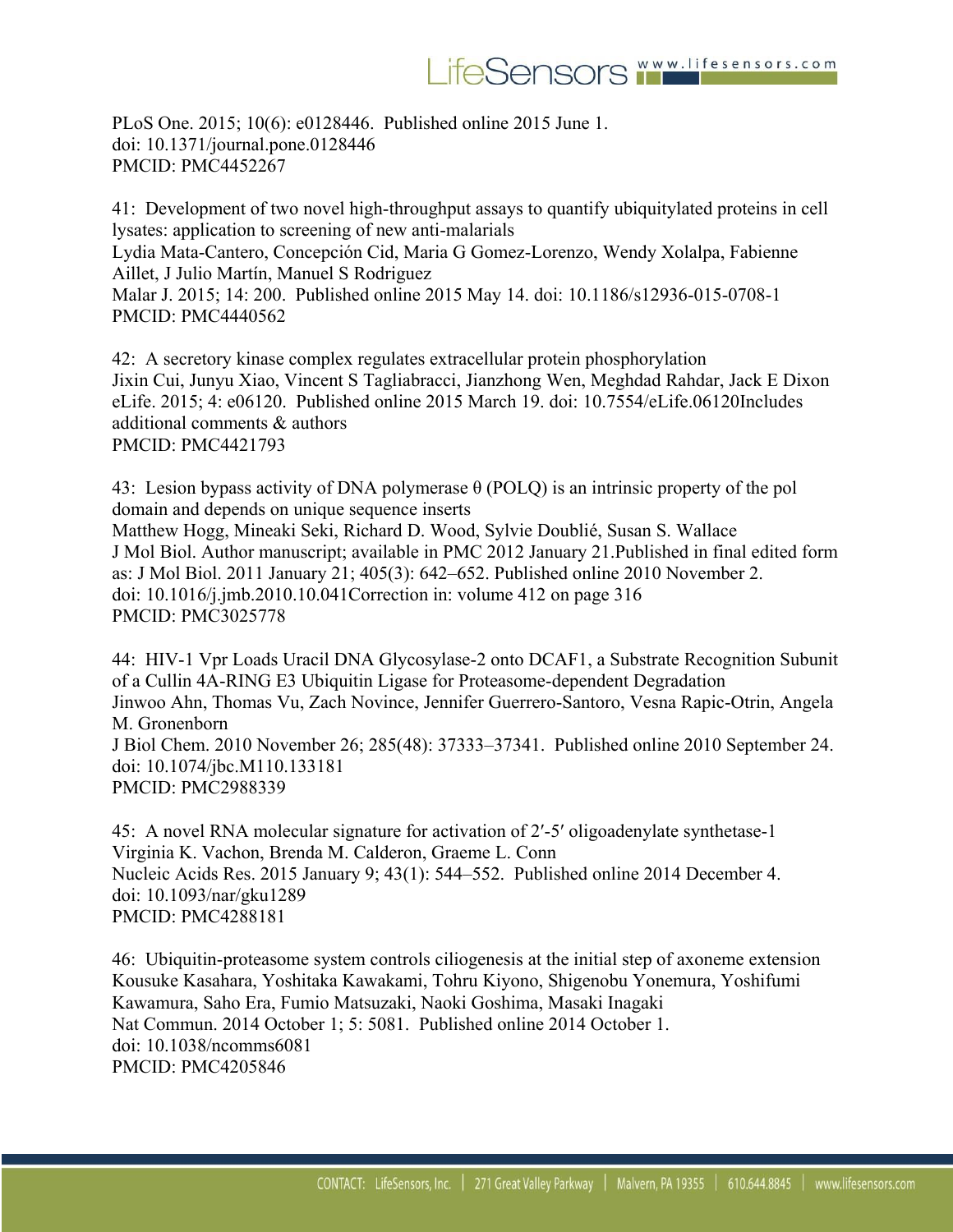47: Solution Structure of the 2A Protease from a Common Cold Agent, Human Rhinovirus C2, Strain W12 Woonghee Lee, Kelly E. Watters, Andrew T. Troupis, Nichole M. Reinen, Fabian P. Suchy, Kylie L. Moyer, Ronnie O. Frederick, Marco Tonelli, David J. Aceti, Ann C. Palmenberg, John L. Markley PLoS One. 2014; 9(6): e97198. Published online 2014 June 17. doi: 10.1371/journal.pone.0097198 PMCID: PMC4061012

48: Nonequilibrium dynamics and ultraslow relaxation of confined DNA during viral packaging Zachary T. Berndsen, Nicholas Keller, Shelley Grimes, Paul J. Jardine, Douglas E. Smith Proc Natl Acad Sci U S A. 2014 June 10; 111(23): 8345–8350. Published online 2014 May 27. doi: 10.1073/pnas.1405109111 PMCID: PMC4060647

49: Membrane protein stability can be compromised by detergent interactions with the extramembranous soluble domains

Zhengrong Yang, Chi Wang, Qingxian Zhou, Jianli An, Ellen Hildebrandt, Luba A Aleksandrov, John C Kappes, Lawrence J DeLucas, John R Riordan, Ina L Urbatsch, John F Hunt, Christie G **Brouillette** 

Protein Sci. 2014 June; 23(6): 769–789. Published online 2014 March 21. doi: 10.1002/pro.2460 PMCID: PMC4093953

50: Ubiquitin C-terminal Hydrolase L1 Interacts with Choline Transporter in Cholinergic Cells Sigurd Hartnett, Fan Zhang, Allison Abitz, Yifan Li

Neurosci Lett. Author manuscript; available in PMC 2015 April 3.Published in final edited form as: Neurosci Lett. 2014 April 3; 564: 115–119. Published online 2014 February 11. doi: 10.1016/j.neulet.2014.02.007 PMCID: PMC4024205

51: Structural and Computational Studies of the Staphylococcus aureus Sortase B-Substrate Complex Reveal a Substrate-stabilized Oxyanion Hole

Alex W. Jacobitz, Jeff Wereszczynski, Sung Wook Yi, Brendan R. Amer, Grace L. Huang, Angelyn V. Nguyen, Michael R. Sawaya, Michael E. Jung, J. Andrew McCammon, Robert T. Clubb

J Biol Chem. 2014 March 28; 289(13): 8891–8902. Published online 2014 February 11. doi: 10.1074/jbc.M113.509273 PMCID: PMC3979406

52: Activation-triggered subunit exchange between CaMKII holoenzymes facilitates the spread of kinase activity

Margaret Stratton, Il-Hyung Lee, Moitrayee Bhattacharyya, Sune M Christensen, Luke H Chao, Howard Schulman, Jay T Groves, John Kuriyan

eLife. 2014; 3: e01610. Published online 2014 January 28. doi: 10.7554/eLife.01610Includes additional comments & authorsCorrection in: eLife. 2014; 3: e02490. PMCID: PMC3901001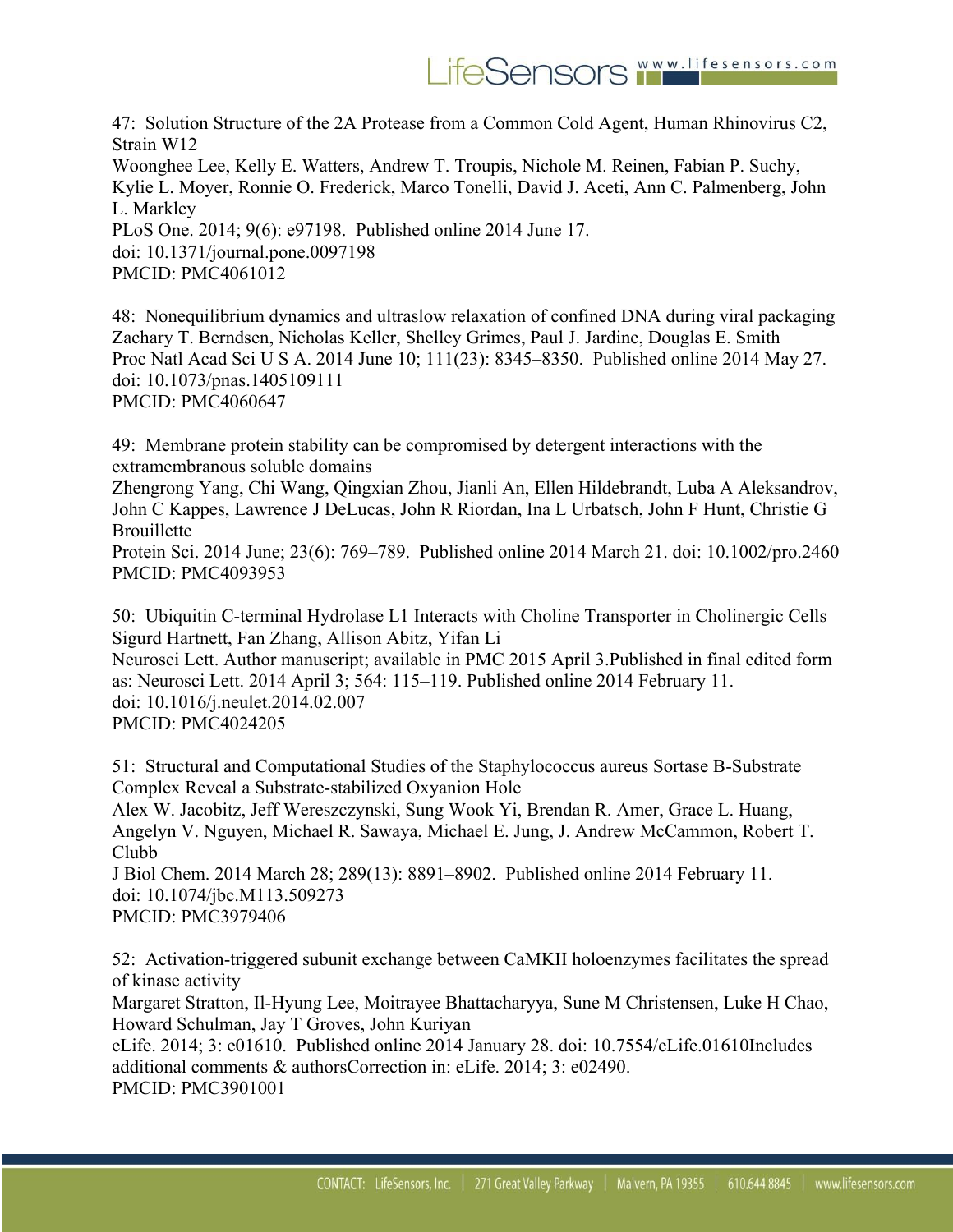53: Vitamin B12 regulates photosystem gene expression via the CrtJ antirepressor AerR in Rhodobacter capsulatus Zhuo Cheng, Keran Li, Loubna A. Hammad, Jonathan A. Karty, Carl E. Bauer Mol Microbiol. Author manuscript; available in PMC 2015 February 1.Published in final edited form as: Mol Microbiol. 2014 February; 91(4): 649–664. Published online 2014 January 9. doi: 10.1111/mmi.12491 PMCID: PMC3946051

54: Differential Loss of Prolyl Isomerase or Chaperone Activity of Ran-binding Protein 2 (Ranbp2) Unveils Distinct Physiological Roles of Its Cyclophilin Domain in Proteostasis Kyoung-in Cho, Hemangi Patil, Eugene Senda, Jessica Wang, Haiqing Yi, Sunny Qiu, Dosuk Yoon, Minzhong Yu, Andrew Orry, Neal S. Peachey, Paulo A. Ferreira J Biol Chem. 2014 February 21; 289(8): 4600–4625. Published online 2014 January 8. doi: 10.1074/jbc.M113.538215 PMCID: PMC3931022

55: Structure-guided Development of Specific Pyruvate Dehydrogenase Kinase Inhibitors Targeting the ATP-binding Pocket Shih-Chia Tso, Xiangbing Qi, Wen-Jun Gui, Cheng-Yang Wu, Jacinta L. Chuang, Ingrid Wernstedt-Asterholm, Lorraine K. Morlock, Kyle R. Owens, Philipp E. Scherer, Noelle S. Williams, Uttam K. Tambar, R. Max Wynn, David T. Chuang J Biol Chem. 2014 February 14; 289(7): 4432–4443. Published online 2013 December 19. doi: 10.1074/jbc.M113.533885 PMCID: PMC3924305

56: Haploid Genetic Screens Identify an Essential Role for PLP2 in the Downregulation of Novel Plasma Membrane Targets by Viral E3 Ubiquitin Ligases Richard T. Timms, Lidia M. Duncan, Iva A. Tchasovnikarova, Robin Antrobus, Duncan L. Smith, Gordon Dougan, Michael P. Weekes, Paul J. Lehner PLoS Pathog. 2013 November; 9(11): e1003772. Published online 2013 November 21. doi: 10.1371/journal.ppat.1003772 PMCID: PMC3836740

57: Substrate Binding Promotes Formation of the Skp1-Cul1-Fbxl3 (SCFFbxl3) Protein Complex Kanae Yumimoto, Tetsuya Muneoka, Tomohiro Tsuboi, Keiichi I. Nakayama J Biol Chem. 2013 November 8; 288(45): 32766–32776. Published online 2013 September 30. doi: 10.1074/jbc.M113.511303 PMCID: PMC3820910

58: F-box and WD Repeat Domain-containing-7 (Fbxw7) Protein Targets Endoplasmic Reticulum-anchored Osteogenic and Chondrogenic Transcriptional Factors for Degradation Kanae Yumimoto, Masaki Matsumoto, Ichiro Onoyama, Kazunori Imaizumi, Keiichi I. Nakayama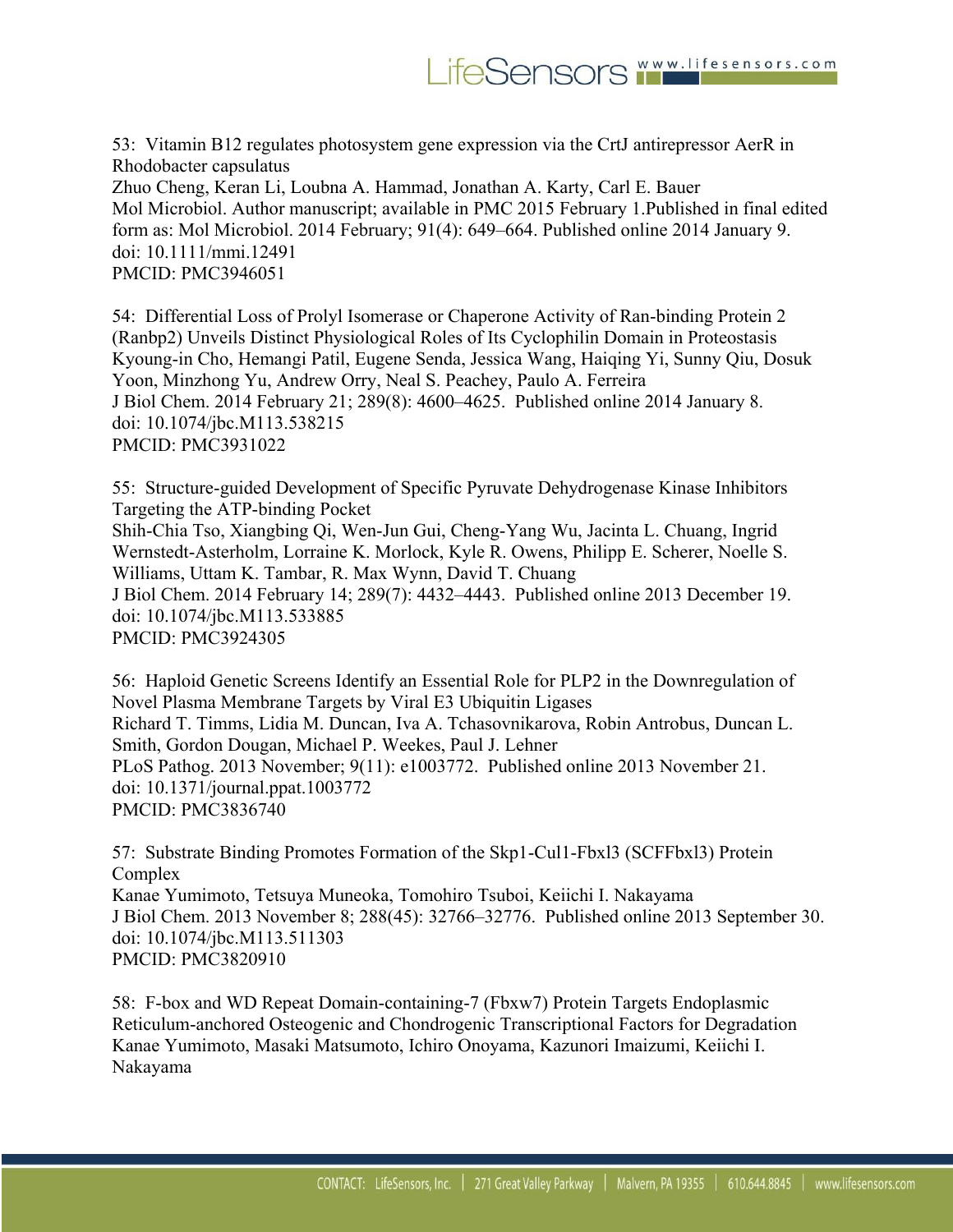J Biol Chem. 2013 October 4; 288(40): 28488–28502. Published online 2013 August 16. doi: 10.1074/jbc.M113.465179 PMCID: PMC3789950

59: Regulation of Stress-Inducible Phosphoprotein 1 Nuclear Retention by Protein Inhibitor of Activated STAT PIAS1 Iaci N. Soares, Fabiana A. Caetano, Jordan Pinder, Bruna Roz Rodrigues, Flavio H. Beraldo, Valeriy G. Ostapchenko, Chantal Durette, Grace Schenatto Pereira, Marilene H. Lopes, Nicolle Queiroz-Hazarbassanov, Isabela W. Cunha, Paulo I. Sanematsu, Sergio Suzuki, Luiz F. Bleggi-Torres, Caroline Schild-Poulter, Pierre Thibault, Graham Dellaire, Vilma R. Martins, Vania F. Prado, Marco A. M. Prado Mol Cell Proteomics. 2013 November; 12(11): 3253–3270. Published online 2013 August 12. doi: 10.1074/mcp.M113.031005 PMCID: PMC3820937

60: Human Mitochondrial Chaperone (mtHSP70) and Cysteine Desulfurase (NFS1) Bind Preferentially to the Disordered Conformation, Whereas Co-chaperone (HSC20) Binds to the Structured Conformation of the Iron-Sulfur Cluster Scaffold Protein (ISCU) Kai Cai, Ronnie O. Frederick, Jin Hae Kim, Nichole M. Reinen, Marco Tonelli, John L. Markley J Biol Chem. 2013 October 4; 288(40): 28755–28770. Published online 2013 August 12. doi: 10.1074/jbc.M113.482042 PMCID: PMC3789972

61: Deubiquitinases Sharpen Substrate Discrimination during Membrane Protein Degradation from the ER Zai-Rong Zhang, Juan S. Bonifacino, Ramanujan S. Hegde Cell. 2013 August 1; 154(3): 609–622. doi: 10.1016/j.cell.2013.06.038 PMCID: PMC3732389

62: OTULIN restricts Met1-linked ubiquitination to control innate immune signaling Berthe Katrine Fiil, Rune Busk Damgaard, Sebastian Alexander Wagner, Kirstin Keusekotten, Melanie Fritsch, Simon Bekker-Jensen, Niels Mailand, Chunaram Choudhary, David Komander, Mads Gyrd-Hansen

Mol Cell. Author manuscript; available in PMC 2014 October 13.Published in final edited form as: Mol Cell. 2013 June 27; 50(6): 818–830. doi: 10.1016/j.molcel.2013.06.004 PMCID: PMC4194427

63: Crystal structure of the Golgi casein kinase Junyu Xiao, Vincent S. Tagliabracci, Jianzhong Wen, Soo-A Kim, Jack E. Dixon Proc Natl Acad Sci U S A. 2013 June 25; 110(26): 10574–10579. Published online 2013 June 10. doi: 10.1073/pnas.1309211110 PMCID: PMC3696822

64: Mapping and Characterization of the Interaction Interface between Two Polypyrimidine-Tract Binding Proteins and a Nova-Type Protein of Solanum tuberosum Shweta Shah, Nathaniel M. Butler, David J. Hannapel, A. Gururaj Rao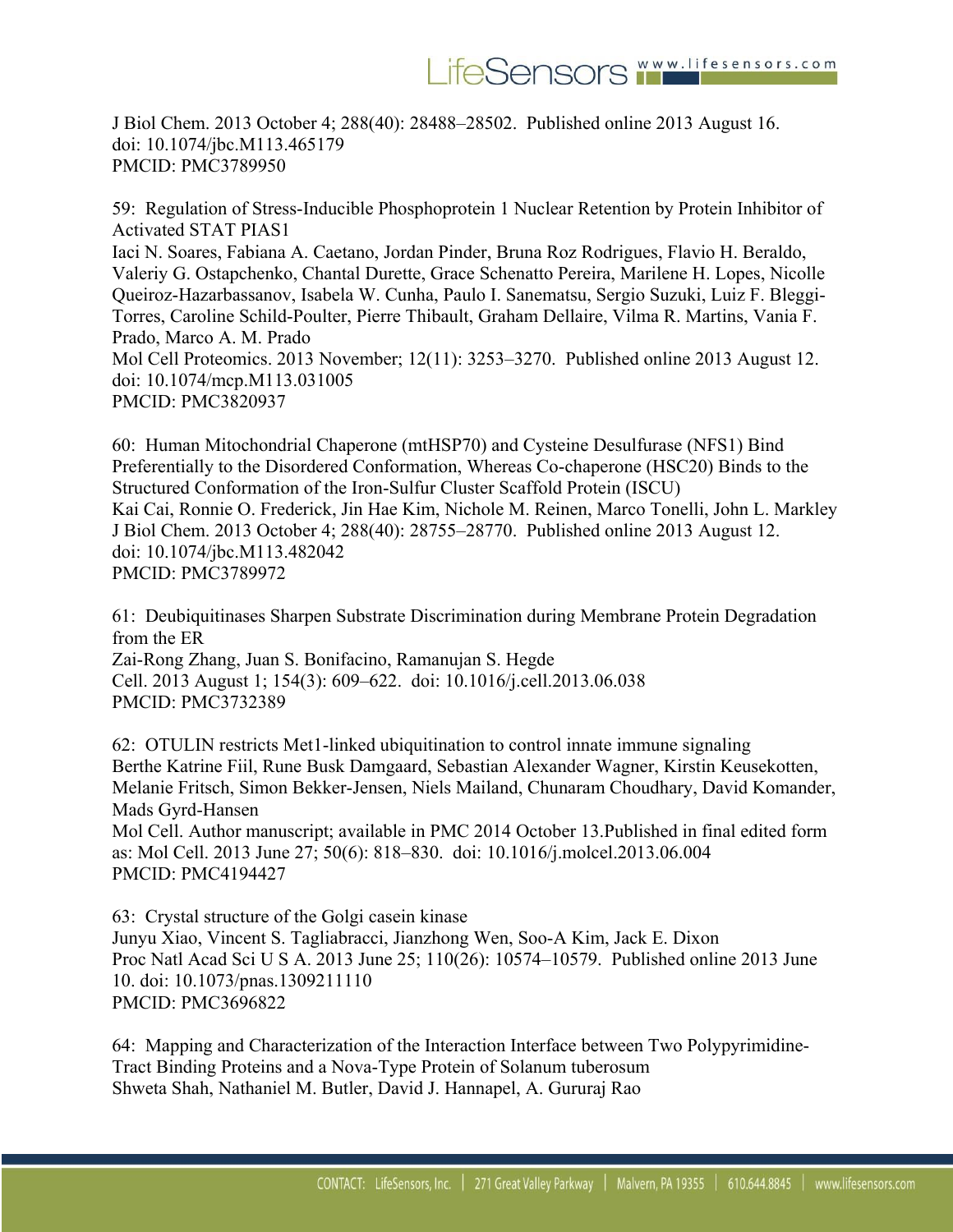PLoS One. 2013; 8(5): e64783. Published online 2013 May 24. doi: 10.1371/journal.pone.0064783 PMCID: PMC3663837

65: The Human CD8β M-4 Isoform Dominant in Effector Memory T Cells Has Distinct Cytoplasmic Motifs That Confer Unique Properties Deepshi Thakral, Maria M. Coman, Arunima Bandyopadhyay, Sunil Martin, James L. Riley, Paula B. Kavathas PLoS One. 2013; 8(3): e59374. Published online 2013 March 22. doi: 10.1371/journal.pone.0059374 PMCID: PMC3606432

66: Reversible inactivation of deubiquitinases by reactive oxygen species in vitro and in cells Jin-Gu Lee, Kheewoong Baek, Nia Soetandyo, Yihong Ye Nat Commun. 2013 March 5; 4: 1568. Published online 2013 March 5. doi: 10.1038/ncomms2532 PMCID: PMC3615374

67: Evidence for an ABC-Type Riboflavin Transporter System in Pathogenic Spirochetes Ranjit K. Deka, Chad A. Brautigam, Brent A. Biddy, Wei Z. Liu, Michael V. Norgard mBio. 2013 Jan-Feb; 4(1): e00615-12. Published online 2013 February 12. doi: 10.1128/mBio.00615-12 PMCID: PMC3573665

68: Proteasome inhibition prolongs survival during lethal hemorrhagic shock in rats Harold H. Bach, IV, Heather M. LaPorte, Yee M. Wong, Richard L. Gamelli, Matthias Majetschak J Trauma Acute Care Surg. Author manuscript; available in PMC 2014 October 2.Published in final edited form as: J Trauma Acute Care Surg. 2013 February; 74(2): 499–507. doi: 10.1097/TA.0b013e31827d5db2 PMCID: PMC4182954

69: Refined Preparation and Use of Anti-diglycine Remnant (K-ε-GG) Antibody Enables Routine Quantification of 10,000s of Ubiquitination Sites in Single Proteomics Experiments Namrata D. Udeshi, Tanya Svinkina, Philipp Mertins, Eric Kuhn, D. R. Mani, Jana W. Qiao, Steven A. Carr Mol Cell Proteomics. 2013 March; 12(3): 825–831. Published online 2012 December 24. doi: 10.1074/mcp.O112.027094 PMCID: PMC3591673

70: Transient kinetic analysis of USP2-catalyzed deubiquitination reveals a conformational rearrangement in the K48-linked diubiquitin substrate William P. Bozza, Qin Liang, Ping Gong, Zhihao Zhuang Biochemistry. Author manuscript; available in PMC 2013 December 18.Published in final edited form as: Biochemistry. 2012 December 18; 51(50): 10075–10086. Published online 2012 December 4. doi: 10.1021/bi3009104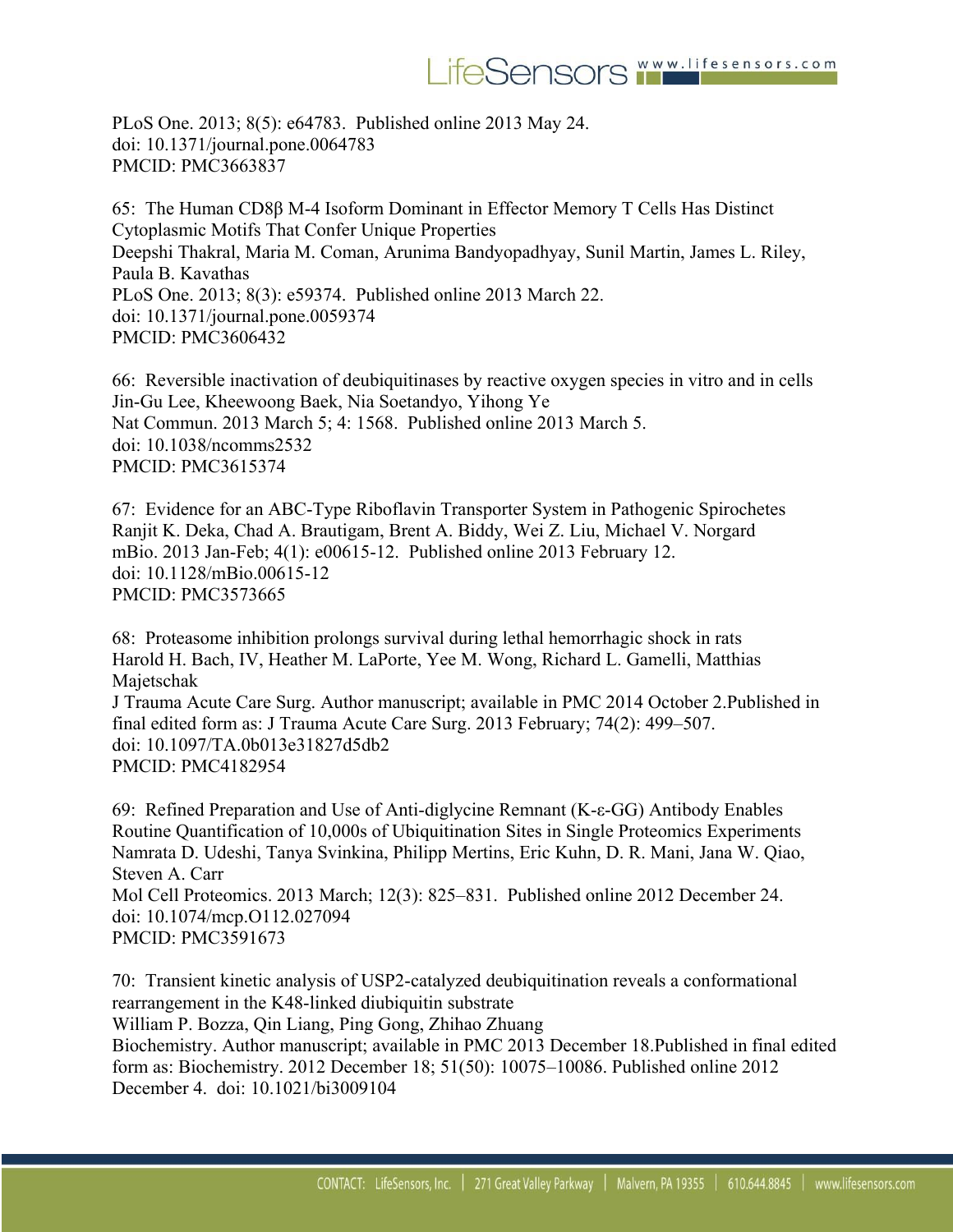PMCID: PMC3617563

71: Nonenzymatic Polymerization of Ubiquitin: Single-Step Synthesis and Isolation of Discrete Ubiquitin Oligomers

Vivian H. Trang, Ellen M. Valkevich, Shoko Minami, Yi-Chen Chen, Ying Ge, Eric R. Strieter Angew Chem Int Ed Engl. Author manuscript; available in PMC 2014 July 7.Published in final edited form as: Angew Chem Int Ed Engl. 2012 December 21; 51(52): 13085–13088. Published online 2012 November 19. doi: 10.1002/anie.201207171 PMCID: PMC4083817

72: Involvement of WalK (VicK) Phosphatase Activity in Setting WalR (VicR) Response Regulator Phosphorylation Level and Limiting Crosstalk in Streptococcus pneumoniae D39 Cells

Kyle J. Wayne, Shuo Li, Krystyna M. Kazmierczak, Ho-Ching T. Tsui, Malcolm E. Winkler Mol Microbiol. Author manuscript; available in PMC 2013 November 1.Published in final edited form as: Mol Microbiol. 2012 November; 86(3): 645–660. Published online 2012 September 27. doi: 10.1111/mmi.12006 PMCID: PMC3638944

73: TBK-1 promotes autophagy-mediated antimicrobial defense by controlling autophagosome maturation

Manohar Pilli, John Arko-Mensah, Marisa Ponpuak, Esteban Roberts, Sharon Master, Michael Mandell, Nicolas Dupont, Wojciech Ornatowski, Shanya Jiang, Steven Bradfute, Jack-Ansgar Bruun, Tom Egil Hansen, Terje Johansen, Vojo Deretic

Immunity. Author manuscript; available in PMC 2013 August 24.Published in final edited form as: Immunity. 2012 August 24; 37(2): 223–234. doi: 10.1016/j.immuni.2012.04.015 PMCID: PMC3428731

74: PDZ interactions regulate rapid turnover of the scaffolding protein EBP50 in microvilli Damien Garbett, Anthony Bretscher J Cell Biol. 2012 July 23; 198(2): 195–203. doi: 10.1083/jcb.201204008 PMCID: PMC3410424

75: The tyrosine phosphatase STEP: implications in schizophrenia and the molecular mechanism underlying antipsychotic medications N C Carty, J Xu, P Kurup, J Brouillette, S M Goebel-Goody, D R Austin, P Yuan, G Chen, P R Correa, V Haroutunian, C Pittenger, P J Lombroso Transl Psychiatry. 2012 July; 2(7): e137. Published online 2012 July 10. doi: 10.1038/tp.2012.63 PMCID: PMC3410627

76: Molecular Basis of Lys-63-linked Polyubiquitination Inhibition by the Interaction between Human Deubiquitinating Enzyme OTUB1 and Ubiquitin-conjugating Enzyme UBC13 Yusuke Sato, Atsushi Yamagata, Sakurako Goto-Ito, Keiko Kubota, Rikako Miyamoto, Shinichiro Nakada, Shuya Fukai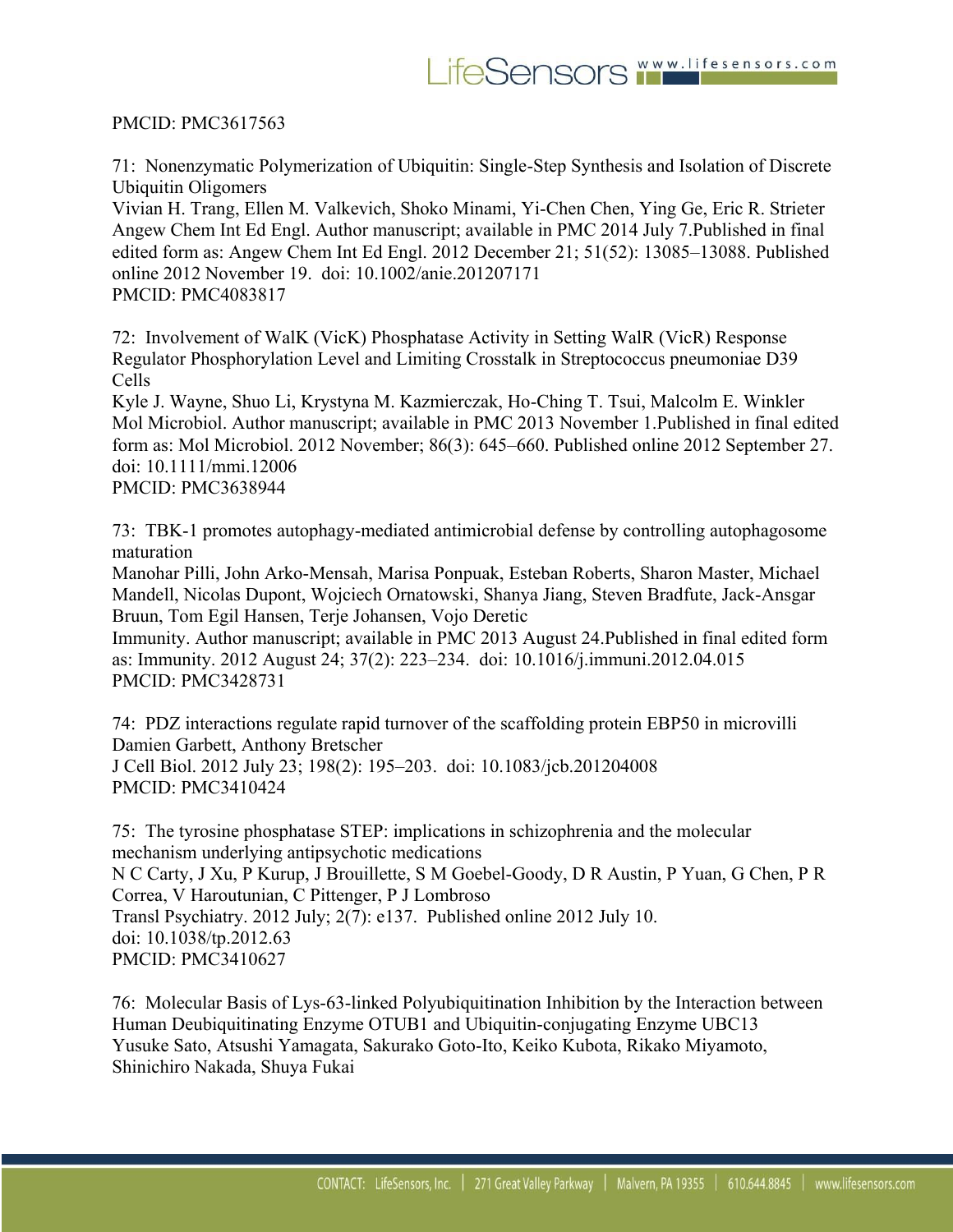J Biol Chem. 2012 July 27; 287(31): 25860–25868. Published online 2012 June 7. doi: 10.1074/jbc.M112.364752 PMCID: PMC3406671

77: Characterization of a Glucosyltransferase Enzyme Involved in the Formation of Kaempferol and Quercetin Sophorosides in Crocus sativus Almudena Trapero, Oussama Ahrazem, Angela Rubio-Moraga, Maria Luisa Jimeno, Maria Dolores Gómez, Lourdes Gómez-Gómez Plant Physiol. 2012 August; 159(4): 1335–1354. Published online 2012 May 30. doi: 10.1104/pp.112.198069 PMCID: PMC3425182

78: Monoubiquitination Promotes Calpain Cleavage of the Protein Phosphatase 2A (PP2A) Regulatory Subunit α4, Altering PP2A Stability and Microtubule-associated Protein Phosphorylation Guy R. Watkins, Ning Wang, Matthew D. Mazalouskas, Rey J. Gomez, Chris R. Guthrie, Brian C. Kraemer, Susann Schweiger, Benjamin W. Spiller, Brian E. Wadzinski J Biol Chem. 2012 July 13; 287(29): 24207–24215. Published online 2012 May 21. doi: 10.1074/jbc.M112.368613 PMCID: PMC3397847

79: Role of Ubiquitin in Parainfluenza Virus 5 Particle Formation Megan S. Harrison, Phuong Tieu Schmitt, Zifei Pei, Anthony P. Schmitt J Virol. 2012 April; 86(7): 3474–3485. doi: 10.1128/JVI.06021-11 PMCID: PMC3302527

80: Toward Low-Cost Affinity Reagents: Lyophilized Yeast-scFv Probes Specific for Pathogen Antigens Sean A. Gray, Kris M. Weigel, Ibne K. M. Ali, Annie A. Lakey, Jeremy Capalungan, Gonzalo J. Domingo, Gerard A. Cangelosi PLoS One. 2012; 7(2): e32042. Published online 2012 February 20. doi: 10.1371/journal.pone.0032042 PMCID: PMC3282784

81: Selectivity in Post-translational Biotin Addition to Five Human Carboxylases Maria Ingaramo, Dorothy Beckett J Biol Chem. 2012 January 13; 287(3): 1813–1822. Published online 2011 November 28. doi: 10.1074/jbc.M111.275982 PMCID: PMC3265863

82: A mechanism for tunable autoinhibition in the structure of a human Ca2+/calmodulindependent kinase II holoenzyme

Luke H. Chao, Margaret M. Stratton, Il-Hyung Lee, Oren S. Rosenberg, Joshua Levitz, Daniel J. Mandell, Tanja Kortemme, Jay T. Groves, Howard Schulman, John Kuriyan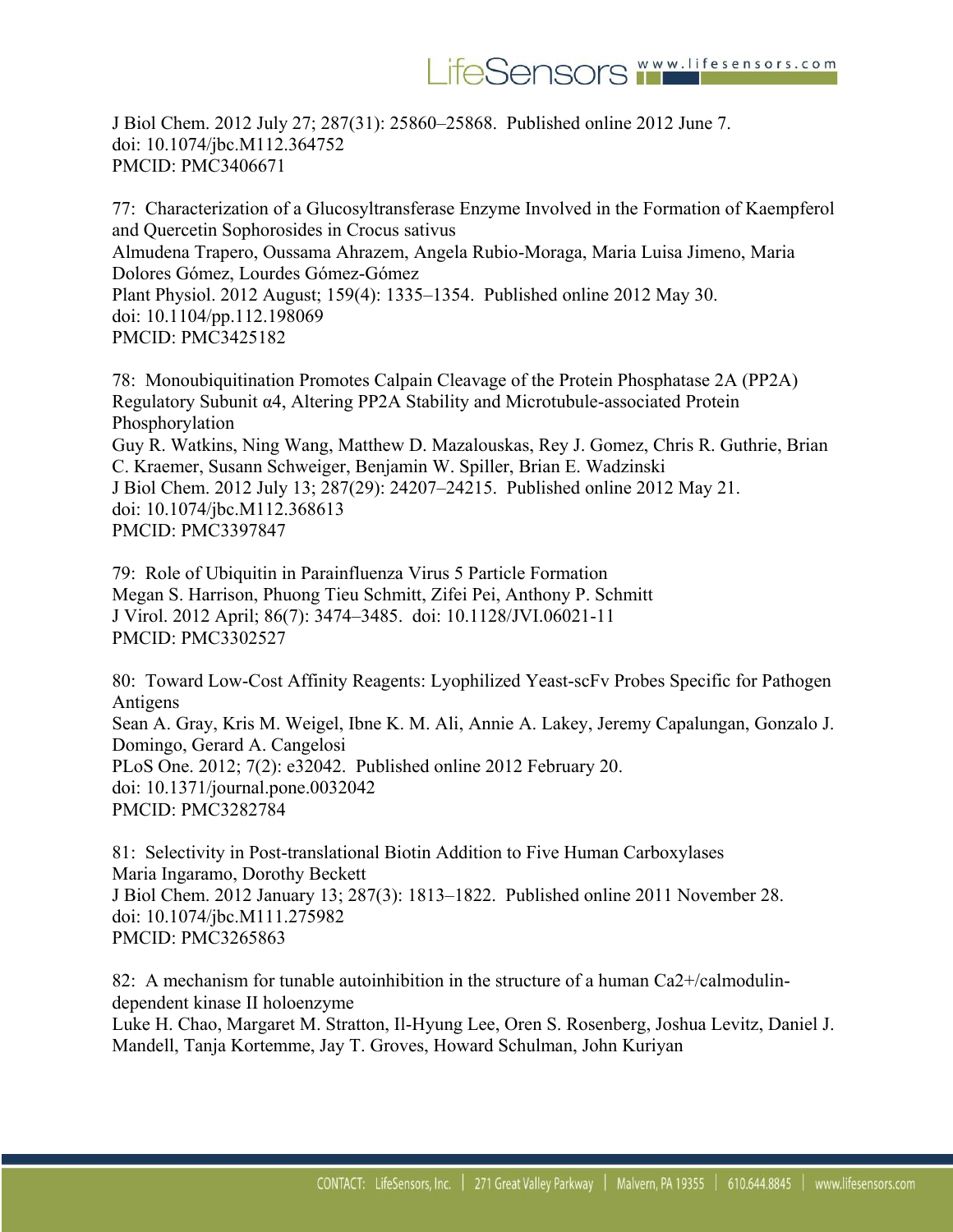Cell. Author manuscript; available in PMC 2012 March 2.Published in final edited form as: Cell. 2011 September 2; 146(5): 732–745. doi: 10.1016/j.cell.2011.07.038Correction in: volume 147 on page 704 PMCID: PMC3184253

83: Eliminating SF-1 (NR5A1) Sumoylation In Vivo Results in Ectopic Hedgehog Signaling and Disruption of Endocrine Development Florence Y. Lee, Emily J. Faivre, Miyuki Suzawa, Erik Lontok, Daniel Ebert, Fang Cai, Denise D. Belsham, Holly A. Ingraham Dev Cell. Author manuscript; available in PMC 2012 August 16.Published in final edited form as: Dev Cell. 2011 August 16; 21(2): 315–327. Published online 2011 August 4. doi: 10.1016/j.devcel.2011.06.028 PMCID: PMC3157481

84: Immunity-related GTPase M (IRGM) Proteins Influence the Localization of Guanylatebinding Protein 2 (GBP2) by Modulating Macroautophagy Maria K. Traver, Stanley C. Henry, Viviana Cantillana, Tim Oliver, Julia P. Hunn, Jonathan C. Howard, Sandra Beer, Klaus Pfeffer, Jörn Coers, Gregory A. Taylor J Biol Chem. 2011 September 2; 286(35): 30471–30480. Published online 2011 July 12. doi: 10.1074/jbc.M111.251967Correction in: J Biol Chem. 2013 April 19; 288(16): 11504. PMCID: PMC3162407

85: The variable detergent sensitivity of proteases that are utilized for recombinant protein affinity tag removal

James M. Vergis, Michael C. Wiener

Protein Expr Purif. Author manuscript; available in PMC 2012 August 1.Published in final edited form as: Protein Expr Purif. 2011 August; 78(2): 139–142. Published online 2011 April 24. doi: 10.1016/j.pep.2011.04.011 PMCID: PMC3130611

86: The E3 Ubiquitin Ligase- and Protein Phosphatase 2A (PP2A)-binding Domains of the Alpha4 Protein Are Both Required for Alpha4 to Inhibit PP2A Degradation Michele LeNoue-Newton, Guy R. Watkins, Ping Zou, Katherine L. Germane, Lisa R. McCorvey, Brian E. Wadzinski, Benjamin W. Spiller J Biol Chem. 2011 May 20; 286(20): 17665–17671. Published online 2011 March 29. doi: 10.1074/jbc.M111.222414 PMCID: PMC3093842

87: Biotinylation, a Post-translational Modification Controlled by the Rate of Protein-Protein Association Maria Ingaramo, Dorothy Beckett J Biol Chem. 2011 April 15; 286(15): 13071–13078. Published online 2011 February 22. doi: 10.1074/jbc.M110.183624 PMCID: PMC3075653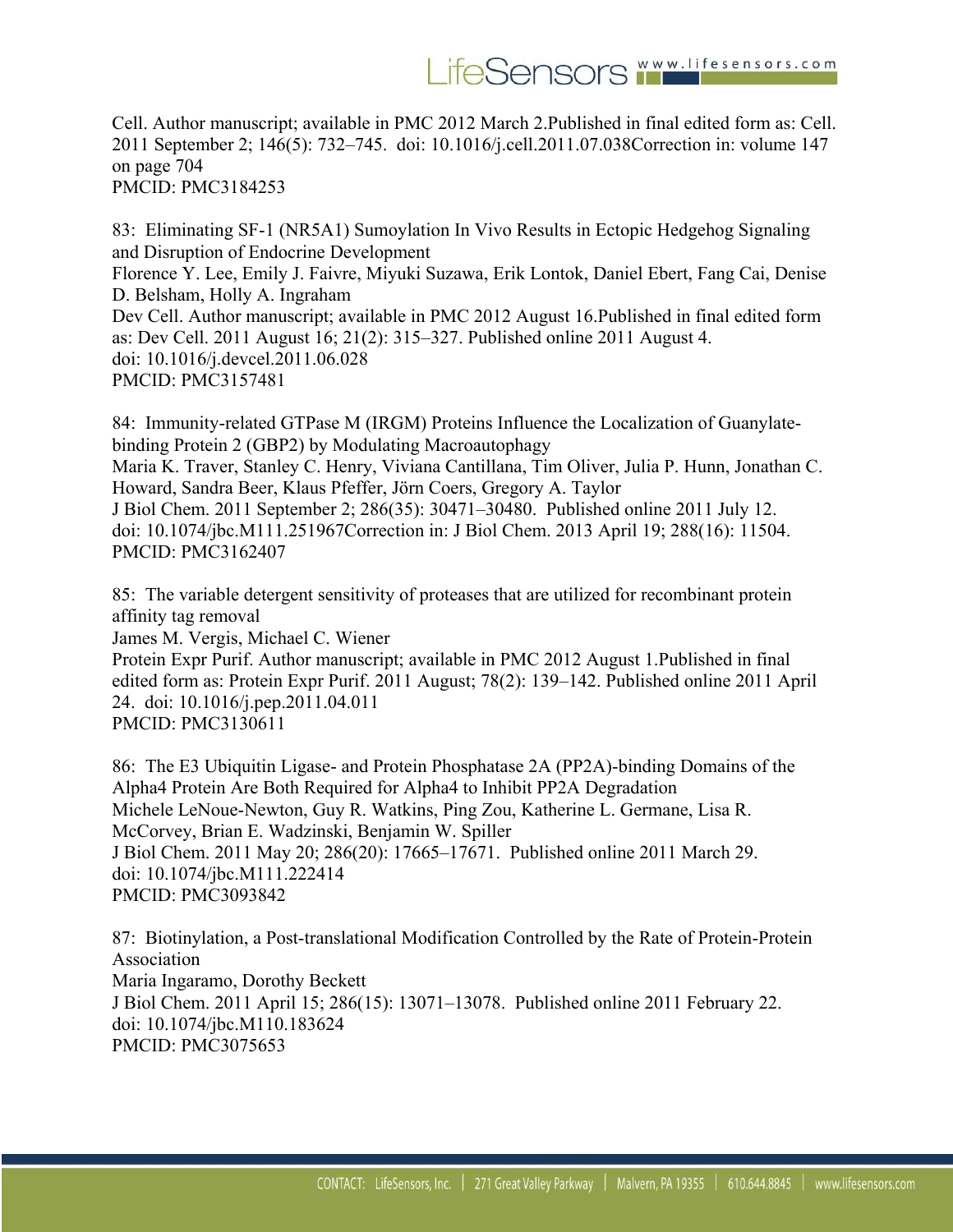## LifeSensors WWW.lifesensors.com

88: Challenges associated with the targeted delivery of gelonin to claudin-expressing cancer cells with the use of activatable cell penetrating peptides to enhance potency Xiaoqin Yuan, Xinjian Lin, Gerald Manorek, Stephen B Howell BMC Cancer. 2011; 11: 61. Published online 2011 February 8. doi: 10.1186/1471-2407-11-61 PMCID: PMC3042419

89: SUMOylation of DLX3 by SUMO1 promotes its transcriptional activity O. Duverger, S.X. Chen, D. Lee, T. Li, P.B. Chock, M.I. Morasso J Cell Biochem. Author manuscript; available in PMC 2012 February 1.Published in final edited form as: J Cell Biochem. 2011 February; 112(2): 445–452. doi: 10.1002/jcb.22891 PMCID: PMC3180851

90: A Quantitative Model of Thermal Stabilization and Destabilization of Proteins by Ligands Piotras Cimmperman, Lina Baranauskienė, Simona Jachimovičiūtė, Jelena Jachno, Jolanta Torresan, Vilma Michailovienė, Jurgita Matulienė, Jolanta Sereikaitė, Vladas Bumelis, Daumantas Matulis Biophys J. 2008 October 1; 95(7): 3222–3231. Published online 2008 July 3. doi: 10.1529/biophysj.108.134973 PMCID: PMC2547457

91: Characterization of ubiquitin and ubiquitin-like-protein isopeptidase activities Benjamin Nicholson, Craig A. Leach, Seth J. Goldenberg, Dana M. Francis, Matthew P. Kodrasov, Xufan Tian, John Shanks, David E. Sterner, Alejandro Bernal, Michael R. Mattern, Keith D. Wilkinson, Tauseef R. Butt Protein Sci. 2008 June; 17(6): 1035–1043. doi: 10.1110/ps.083450408 PMCID: PMC2386736

92: SENP1-mediated GATA1 deSUMOylation is critical for definitive erythropoiesis Luyang Yu, Weidong Ji, Haifeng Zhang, Matthew J. Renda, Yun He, Sharon Lin, Ee-chun Cheng, Hong Chen, Diane S. Krause, Wang Min J Exp Med. 2010 June 7; 207(6): 1183–1195. doi: 10.1084/jem.20092215 PMCID: PMC2882842

93: Crystallization and preliminary crystallographic studies of the catalytic subunits of human pyruvate dehydrogenase phosphatase isoforms 1 and 2 Junko Kato, Masato Kato Acta Crystallogr Sect F Struct Biol Cryst Commun. 2010 March 1; 66(Pt 3): 342–345. Published online 2010 February 27. doi: 10.1107/S1744309110003131 PMCID: PMC2833053

94: Kinetic Characterization of the WalRKSpn (VicRK) Two-Component System of Streptococcus pneumoniae: Dependence of WalKSpn (VicK) Phosphatase Activity on Its PAS Domain Alina D. Gutu, Kyle J. Wayne, Lok-To Sham, Malcolm E. Winkler J Bacteriol. 2010 May; 192(9): 2346–2358. Published online 2010 February 26. doi: 10.1128/JB.01690-09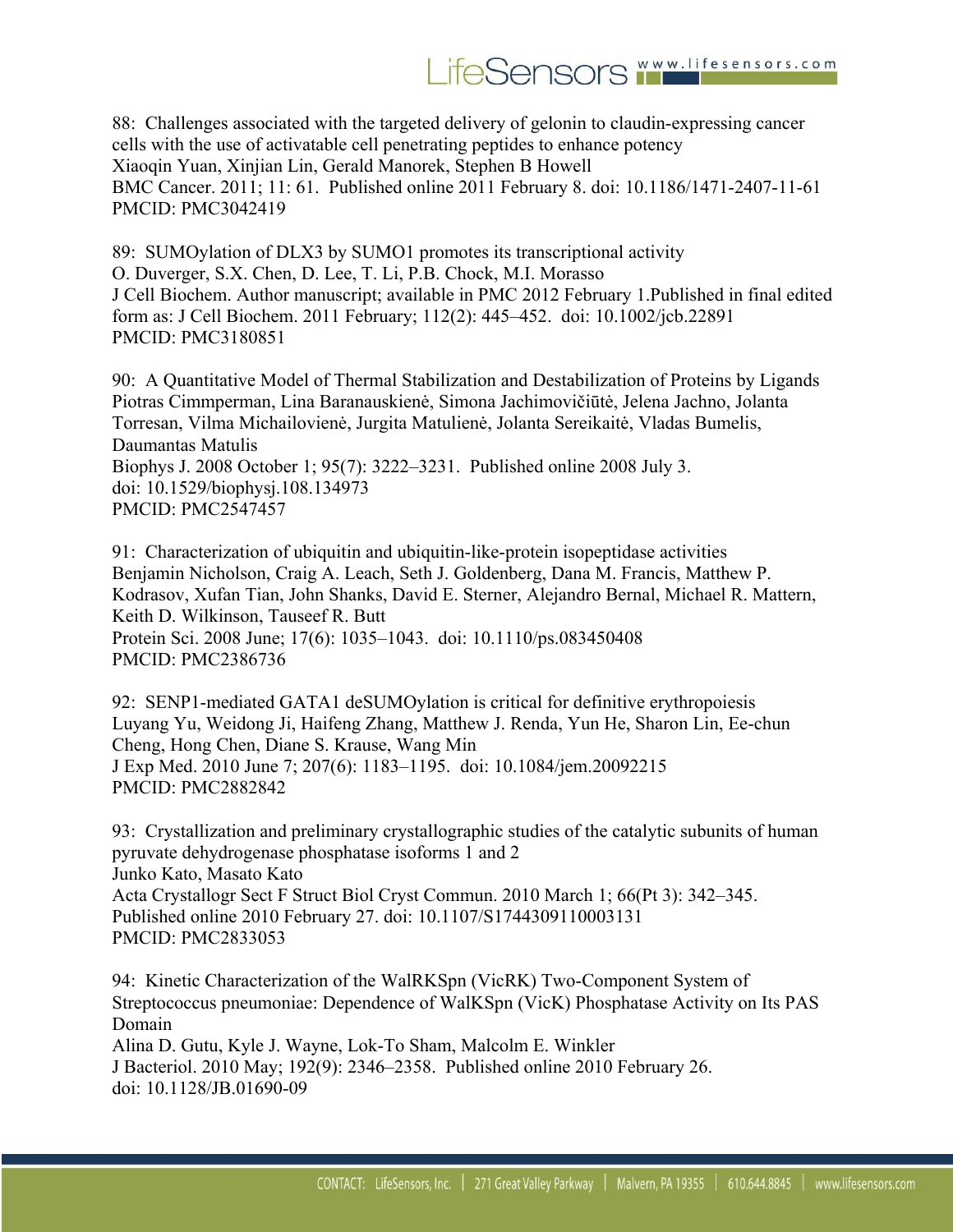PMCID: PMC2863487

95: Identification of SRC3/AIB1 as a Preferred Coactivator for Hormone-activated Androgen Receptor

X. Edward Zhou, Kelly M. Suino-Powell, Jun Li, Yuanzheng He, Jeffrey P. MacKeigan, Karsten Melcher, Eu-Leong Yong, H. Eric Xu

J Biol Chem. 2010 March 19; 285(12): 9161–9171. Published online 2010 January 19. doi: 10.1074/jbc.M109.085779 PMCID: PMC2838335

96: Cerebrospinal Fluid Secretory Ca2+-Dependent Phospholipase A2 Activity Is Increased in Alzheimer Disease

Sonia Chalbot, Henrik Zetterberg, Kaj Blennow, Tormod Fladby, Inge Grundke-Iqbal, Khalid Iqbal

Clin Chem. Author manuscript; available in PMC 2010 April 21.Published in final edited form as: Clin Chem. 2009 December; 55(12): 2171–2179. Published online 2009 October 22. doi: 10.1373/clinchem.2009.130286 PMCID: PMC2857971

97: The molecular basis for the regulation of the CBC by the importins Sandra M.G. Dias, Kristin F. Wilson, Katherine S. Rojas, Andre L.B. Ambrosio, Richard A. Cerione Nat Struct Mol Biol. Author manuscript; available in PMC 2010 March 1.Published in final edited form as: Nat Struct Mol Biol. 2009 September; 16(9): 930–937. Published online 2009 August 9. doi: 10.1038/nsmb.1649 PMCID: PMC2782468

98: Molecular Identification and Expression Analysis of Filaggrin-2, a Member of the S100 Fused-Type Protein Family Zhihong Wu, Britta Hansmann, Ulf Meyer-Hoffert, Regine Gläser, Jens-Michael Schröder PLoS ONE. 2009; 4(4): e5227. Published online 2009 April 22. doi: 10.1371/journal.pone.0005227 PMCID: PMC2668185

99: Identification of Lympho-Epithelial Kazal-Type Inhibitor 2 in Human Skin as a Kallikrein-Related Peptidase 5-Specific Protease Inhibitor Ulf Meyer-Hoffert, Zhihong Wu, Jens-Michael Schröder PLoS ONE. 2009; 4(2): e4372. Published online 2009 February 3. doi: 10.1371/journal.pone.0004372 PMCID: PMC2631147

100: The crystal structure of the catalytic domain of a eukaryotic guanylate cyclase Jonathan A Winger, Emily R Derbyshire, Meindert H Lamers, Michael A Marletta, John Kuriyan

BMC Struct Biol. 2008; 8: 42. Published online 2008 October 7. doi: 10.1186/1472-6807-8-42 PMCID: PMC2576301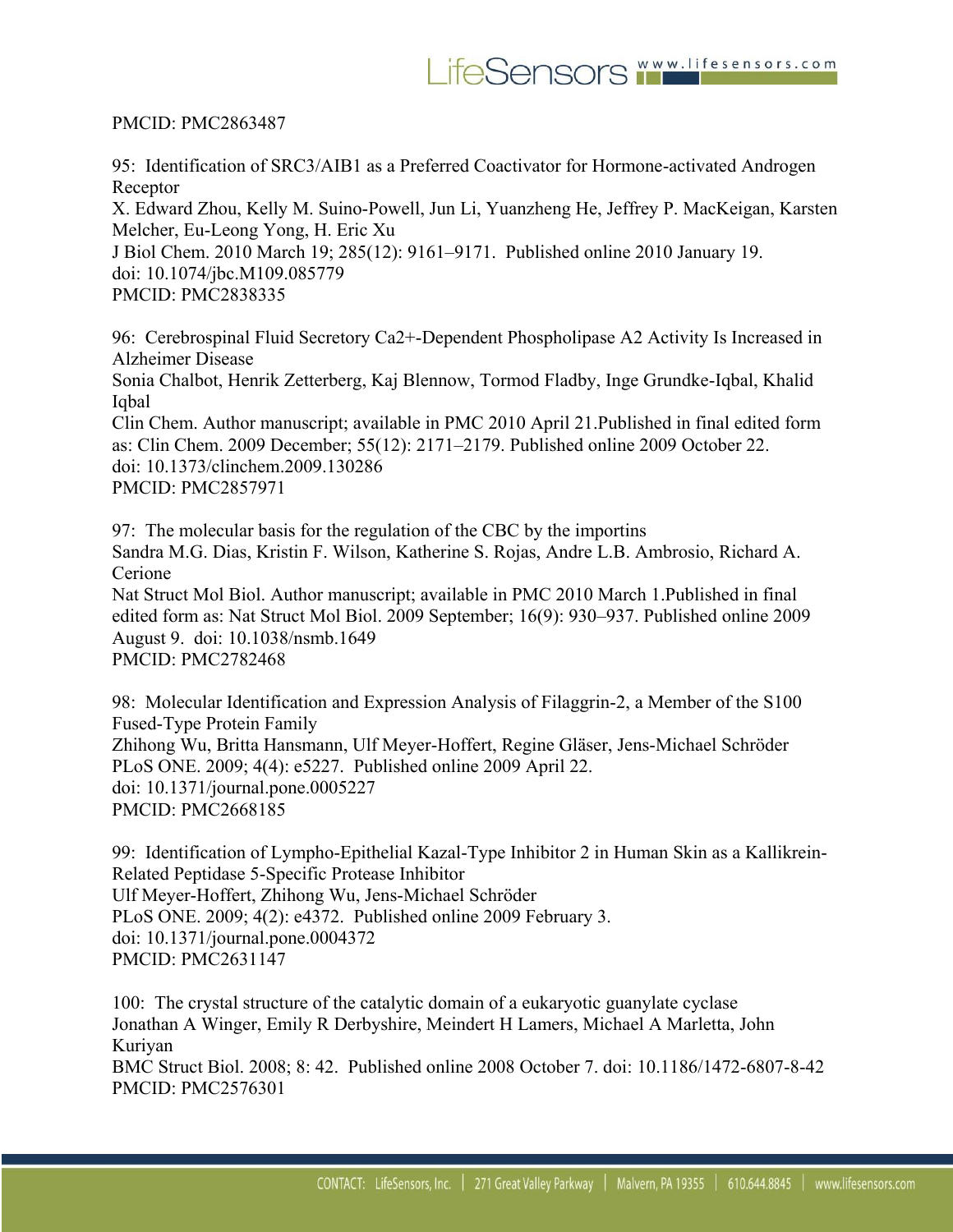101: Decreased Recognition of SUMO-Sensitive Target Genes following Modification of SF-1 (NR5A1)

Lioudmila A. Campbell, Emily J. Faivre, Matthew D. Show, Jared G. Ingraham, Jeremy Flinders, John D. Gross, Holly A. Ingraham

Mol Cell Biol. 2008 December; 28(24): 7476–7486. Published online 2008 October 6. doi: 10.1128/MCB.00103-08 PMCID: PMC2593425

102: Enhanced protein expression in the baculovirus/insect cell system using engineered SUMO fusions

Li Liu, Joshua Spurrier, Tauseef R. Butt, James E. Strickler Protein Expr Purif. Author manuscript; available in PMC 2009 November 1.Published in final edited form as: Protein Expr Purif. 2008 November; 62(1): 21–28. Published online 2008 August 5. doi: 10.1016/j.pep.2008.07.010 PMCID: PMC2585507

103: Nucleotidylylation of the VPg Protein of a Human Norovirus by its Proteinase-Polymerase Precursor Protein Gaël Belliot, Stanislav V. Sosnovtsev, Kyeong-Ok Chang, Peter McPhie, Kim Y. Green Virology. Author manuscript; available in PMC 2009 April 25.Published in final edited form as: Virology. 2008 April 25; 374(1): 33–49. Published online 2008 January 30. doi: 10.1016/j.virol.2007.12.028 PMCID: PMC2386983

104: Structural transition in Bcl-xL and its potential association with mitochondrial calcium ion transport

Sreekanth Rajan, Minjoo Choi, Quoc Toan Nguyen, Hong Ye, Wei Liu, Hui Ting Toh, CongBao Kang, Neelagandan Kamariah, Chi Li, Huiya Huang, Carl White, Kwanghee Baek, Gerhard Grüber, Ho Sup Yoon Sci Rep. 2015; 5: 10609. Published online 2015 May 29. doi: 10.1038/srep10609

PMCID: PMC4448555

105: K63 linked ubiquitin chain formation is a signal for HIF1A degradation by Chaperone-Mediated Autophagy

Joao Vasco Ferreira, Ana Rosa Soares, Jose Silva Ramalho, Paulo Pereira, Henrique Girao Sci Rep. 2015; 5: 10210. Published online 2015 May 11. doi: 10.1038/srep10210 PMCID: PMC4426689

106: Oligomerization of FtsZ converts the FtsZ tail motif (CCTP) into a multivalent ligand with high avidity for partners ZipA and SlmA

Shishen Du, Kyung-Tae Park, Joe Lutkenhaus

Mol Microbiol. Author manuscript; available in PMC 2015 March 18.Published in final edited form as: Mol Microbiol. 2015 January; 95(2): 173–188. Published online 2014 December 19. doi: 10.1111/mmi.12854 PMCID: PMC4364296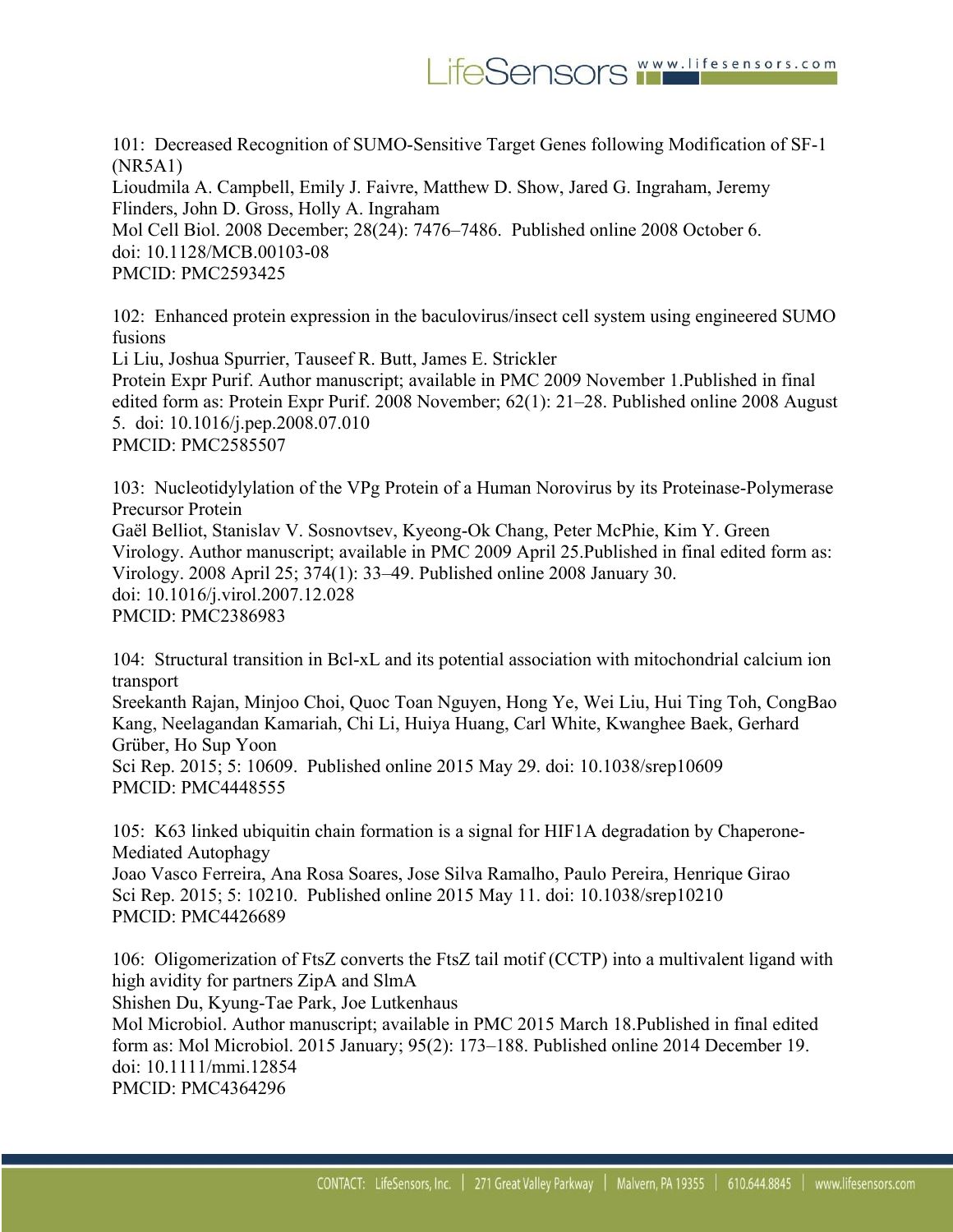107: Catalytic Function and Substrate Specificity of the Papain-Like Protease Domain of nsp3 from the Middle East Respiratory Syndrome Coronavirus Yahira M. Báez-Santos, Anna M. Mielech, Xufang Deng, Susan Baker, Andrew D. Mesecar J Virol. 2014 November; 88(21): 12511–12527. doi: 10.1128/JVI.01294-14 PMCID: PMC4248884

108: Recruitment of Cbl-b to B Cell Antigen Receptor Couples Antigen Recognition to Toll-Like Receptor 9 Activation in Late Endosomes Margaret Veselits, Azusa Tanaka, Stanley Lipkowitz, Shannon O'Neill, Roger Sciammas, Alison Finnegan, Jian Zhang, Marcus R. Clark PLoS One. 2014; 9(3): e89792. Published online 2014 March 20. doi: 10.1371/journal.pone.0089792 PMCID: PMC3961229

109: 19F NMR Reveals Multiple Conformations at the Dimer Interface of the Non-Structural Protein 1 Effector Domain from Influenza A Virus James M. Aramini, Keith Hamilton, Li-Chung Ma, G. V. T. Swapna, Paul G. Leonard, John E. Ladbury, Robert M. Krug, Gaetano T. Montelione Structure. Author manuscript; available in PMC 2015 April 8.Published in final edited form as: Structure. 2014 April 8; 22(4): 515–525. Published online 2014 February 27. doi: 10.1016/j.str.2014.01.010 PMCID: PMC4110948

110: Induction of Gsk3β-β-TrCP Interaction Is Required for Late Phase Stabilization of β-Catenin in Canonical Wnt Signaling Chenxi Gao, Guangming Chen, Guillermo Romero, Stergios Moschos, Xiang Xu, Jing Hu J Biol Chem. 2014 March 7; 289(10): 7099–7108. Published online 2014 January 22. doi: 10.1074/jbc.M113.532606 PMCID: PMC3945370

111: Ubiquitination-dependent quality control of hERG K+ channel with acquired and inherited conformational defect at the plasma membrane Pirjo M. Apaja, Brian Foo, Tsukasa Okiyoneda, William C. Valinsky, Herve Barriere, Roxana Atanasiu, Eckhard Ficker, Gergely L. Lukacs, Alvin Shrier Mol Biol Cell. 2013 December 15; 24(24): 3787–3804. doi: 10.1091/mbc.E13-07-0417 PMCID: PMC3861077

112: The tails of apical scaffolding proteins EBP50 and E3KARP regulate their localization and dynamics

Damien Garbett, Cécile Sauvanet, Raghuvir Viswanatha, Anthony Bretscher Mol Biol Cell. 2013 November 1; 24(21): 3381–3392. doi: 10.1091/mbc.E13-06-0330 PMCID: PMC3814156

113: Error rates for nanopore discrimination among cytosine, methylcytosine, and hydroxymethylcytosine along individual DNA strands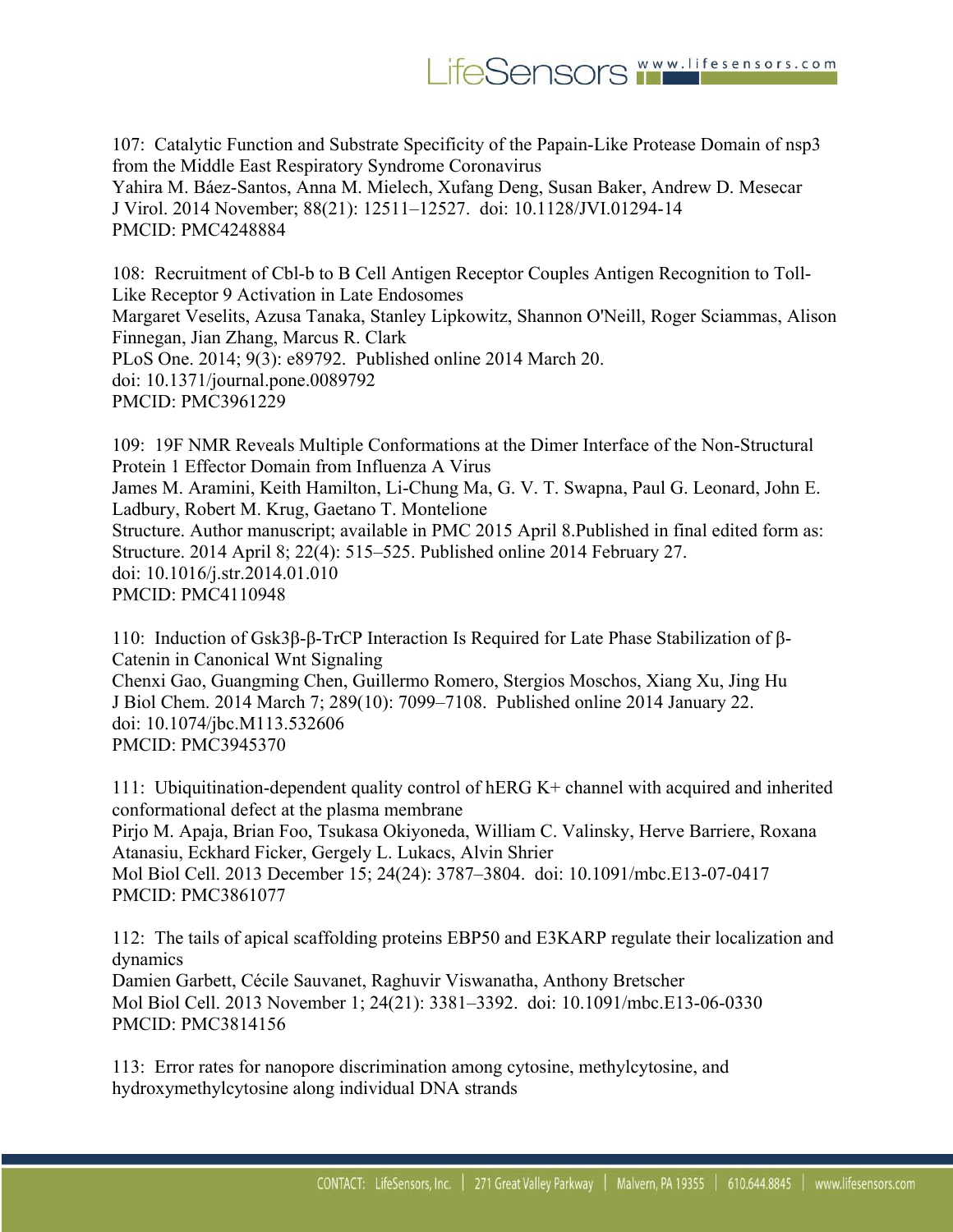Jacob Schreiber, Zachary L. Wescoe, Robin Abu-Shumays, John T. Vivian, Baldandorj Baatar, Kevin Karplus, Mark Akeson Proc Natl Acad Sci U S A. 2013 November 19; 110(47): 18910–18915. Published online 2013 October 28. doi: 10.1073/pnas.1310615110 PMCID: PMC3839712

114: Structural and Functional Analyses of DNA-Sensing and Immune Activation by Human cGAS

Kazuki Kato, Ryohei Ishii, Eiji Goto, Ryuichiro Ishitani, Fuminori Tokunaga, Osamu Nureki PLoS One. 2013; 8(10): e76983. Published online 2013 October 7. doi: 10.1371/journal.pone.0076983 PMCID: PMC3792152

115: Antimicrobial Activity of High-Mobility-Group Box 2: a New Function to a Well-Known Protein

Robert Küchler, Bjoern O. Schroeder, Simon U. Jaeger, Eduard F. Stange, Jan Wehkamp Antimicrob Agents Chemother. 2013 October; 57(10): 4782–4793. doi: 10.1128/AAC.00805-13 PMCID: PMC3811396

116: Using Antiubiquitin Antibodies to Probe the Ubiquitination State Within rhTRIM5α Cytoplasmic Bodies Cindy M. Danielson, Thomas J. Hope AIDS Res Hum Retroviruses. 2013 October; 29(10): 1373–1385. doi: 10.1089/aid.2013.0029

PMCID: PMC3785812

117: Jun Activation Domain-binding Protein 1 (JAB1) Is Required for the Optimal Response to Interferons

Ryuta Muromoto, Maiko Nakajima, Koki Hirashima, Toru Hirao, Shigeyuki Kon, Kazuya Shimoda, Kenji Oritani, Tadashi Matsuda

J Biol Chem. 2013 October 25; 288(43): 30969–30979. Published online 2013 September 16. doi: 10.1074/jbc.M113.485847 PMCID: PMC3829410

118: SARM1 and TRAF6 bind to and stabilize PINK1 on depolarized mitochondria Hitoshi Murata, Masakiyo Sakaguchi, Ken Kataoka, Nam-ho Huh Mol Biol Cell. 2013 September 15; 24(18): 2772–2784. doi: 10.1091/mbc.E13-01-0016 PMCID: PMC3771941

119: Measuring activity in the ubiquitin-proteasome system: From large scale discoveries to single cells analysis Adam T. Melvin, Gregery S. Woss, Jessica H. Park, Marcey L. Waters, Nancy L. Allbritton

Cell Biochem Biophys. Author manuscript; available in PMC 2014 September 1.Published in final edited form as: Cell Biochem Biophys. 2013 September; 67(1): 75–89. doi: 10.1007/s12013-013-9621-9 PMCID: PMC3758771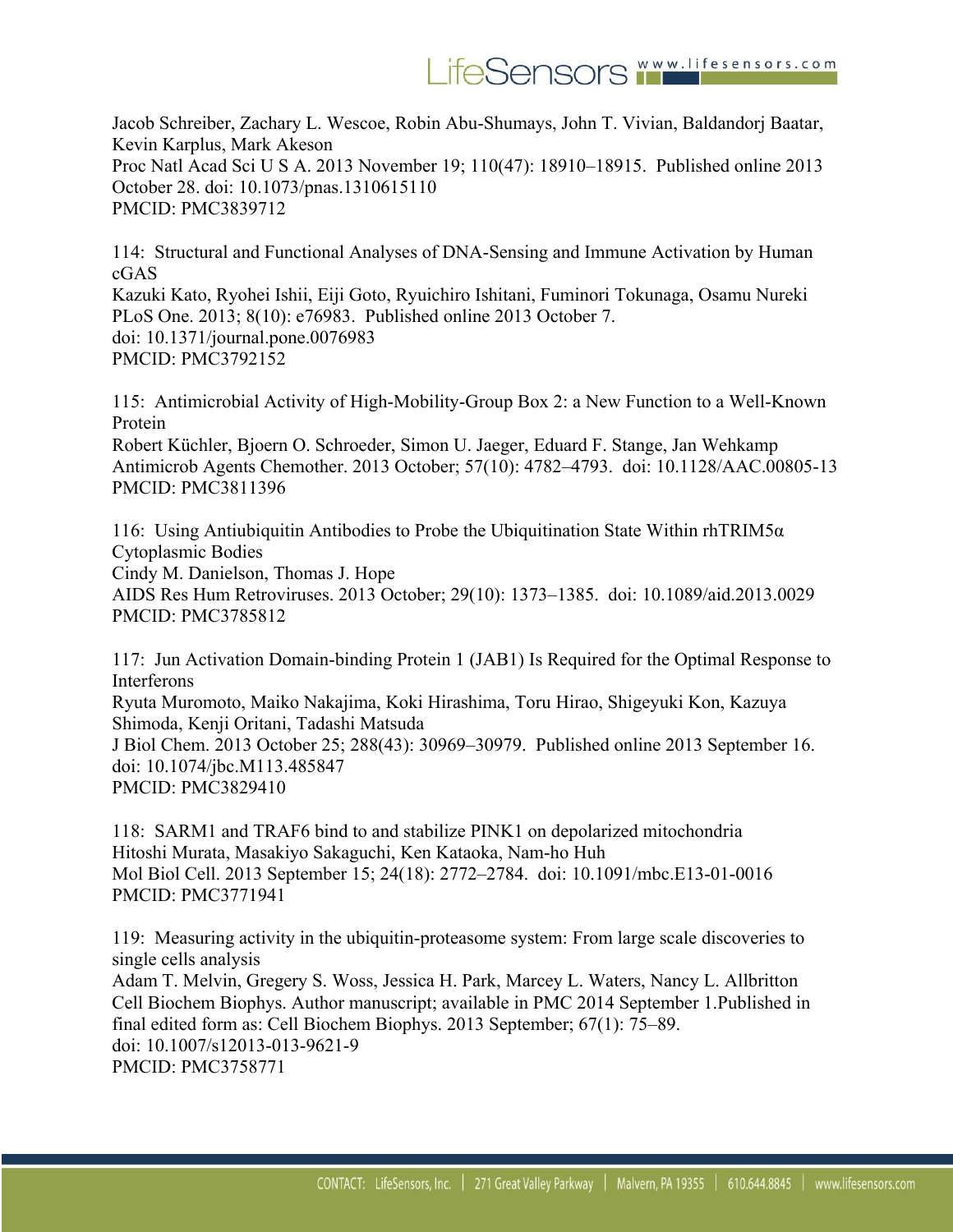

120: Redox and Light Control the Heme-Sensing Activity of AppA Liang Yin, Vladimira Dragnea, George Feldman, Loubna A. Hammad, Jonathan A. Karty, Charles E. Dann, III, Carl E. Bauer mBio. 2013 Sep-Oct; 4(5): e00563-13. Published online 2013 August 27. doi: 10.1128/mBio.00563-13 PMCID: PMC3760249

121: Stabilization of the Transcription Factor Foxp3 by the Deubiquitinase USP7 Increases Treg-Cell-Suppressive Capacity Jorg van Loosdregt, Veerle Fleskens, Juan Fu, Arjan B. Brenkman, Cornelis P.J. Bekker, Cornelieke E.G.M. Pals, Jenny Meerding, Celia R. Berkers, Joseph Barbi, Andrea Gröne, Alice J.A.M. Sijts, Madelon M. Maurice, Eric Kalkhoven, Berent J. Prakken, Huib Ovaa, Fan Pan, Dietmar M.W. Zaiss, Paul J. Coffer Immunity. Author manuscript; available in PMC 2014 August 15.Published in final edited form

as: Immunity. 2013 August 22; 39(2): 259–271. doi: 10.1016/j.immuni.2013.05.018 PMCID: PMC4133784

122: E2 ubiquitin conjugating enzymes regulate the deubiquitinating activity of OTUB1 Reuven Wiener, Anthony T. DiBello, Patrick Lombardi, Catherine M. Guzzo, Xiangbin Zhang, Michael J. Matunis, Cynthia Wolberger

Nat Struct Mol Biol. Author manuscript; available in PMC 2014 March 4.Published in final edited form as: Nat Struct Mol Biol. 2013 September; 20(9): 1033–1039. Published online 2013 August 18. doi: 10.1038/nsmb.2655 PMCID: PMC3941643

123: Hace1 controls ROS generation of vertebrate Rac1-dependent NADPH oxidase complexes Mads Daugaard, Roberto Nitsch, Babak Razaghi, Lindsay McDonald, Ameer Jarrar, Stéphanie Torrino, Sonia Castillo-Lluva, Barak Rotblat, Liheng Li, Angeliki Malliri, Emmanuel Lemichez, Amel Mettouchi, Jason N. Berman, Josef M. Penninger, Poul H. Sorensen Nat Commun. 2013 July 17; 4: 2180. Published online 2013 July 17. doi: 10.1038/ncomms3180 PMCID: PMC3759041

124: Human Parainfluenza Virus Type 2 V Protein Inhibits TRAF6-Mediated Ubiquitination of IRF7 To Prevent TLR7- and TLR9-Dependent Interferon Induction Yoshinori Kitagawa, Mayu Yamaguchi, Min Zhou, Machiko Nishio, Masae Itoh, Bin Gotoh J Virol. 2013 July; 87(14): 7966–7976. doi: 10.1128/JVI.03525-12 PMCID: PMC3700191

125: Pressure-Induced Endocytic Degradation of the Saccharomyces cerevisiae Low-Affinity Tryptophan Permease Tat1 Is Mediated by Rsp5 Ubiquitin Ligase and Functionally Redundant PPxY Motif Proteins Asaha Suzuki, Takahiro Mochizuki, Satoshi Uemura, Toshiki Hiraki, Fumiyoshi Abe Eukaryot Cell. 2013 July; 12(7): 990–997. doi: 10.1128/EC.00049-13 PMCID: PMC3697464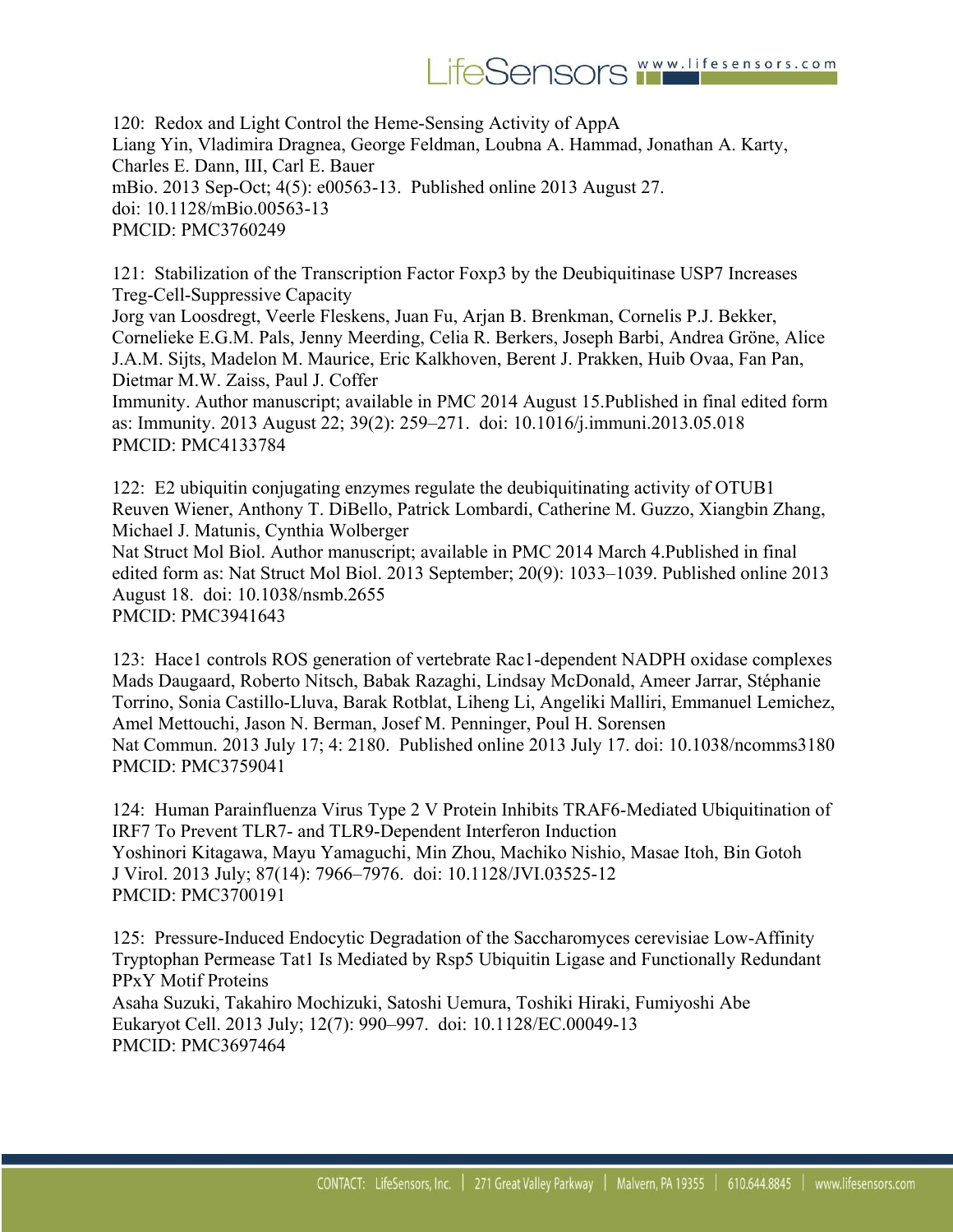126: MOR Is Not Enough: Identification of Novel mu-Opioid Receptor Interacting Proteins Using Traditional and Modified Membrane Yeast Two-Hybrid Screens Jessica Petko, Stephanie Justice-Bitner, Jay Jin, Victoria Wong, Saranya Kittanakom, Thomas N. Ferraro, Igor Stagljar, Robert Levenson PLoS One. 2013; 8(6): e67608. Published online 2013 June 28. doi: 10.1371/journal.pone.0067608 PMCID: PMC3695902

127: Decoupling the Role of Ubiquitination for the Dislocation Versus Degradation of Major Histocompatibility Complex (MHC) Class I Proteins during Endoplasmic Reticulum-associated Degradation (ERAD) Xiaoli Wang, Y. Y. Lawrence Yu, Nancy Myers, Ted H. Hansen J Biol Chem. 2013 August 9; 288(32): 23295–23306. Published online 2013 June 25. doi: 10.1074/jbc.M113.482018 PMCID: PMC3743500

128: 53BP1 is a reader of the DNA damage-induced H2A Lys15 ubiquitin mark Amélie Fradet-Turcotte, Marella D. Canny, Cristina Escribano-Díaz, Alexandre Orthwein, Charles C.Y. Leung, Hao Huang, Marie-Claude Landry, Julianne Kitevski-LeBlanc, Sylvie M. Noordermeer, Frank Sicheri, Daniel Durocher Nature. Author manuscript; available in PMC 2014 March 15.Published in final edited form as: Nature. 2013 July 4; 499(7456): 50–54. Published online 2013 June 12. doi: 10.1038/nature12318 PMCID: PMC3955401

129: Stabilization of the μ-Opioid Receptor by Truncated Single Transmembrane Splice Variants through a Chaperone-like Action Jin Xu, Ming Xu, Taylor Brown, Grace C. Rossi, Yasmin L. Hurd, Charles E. Inturrisi, Gavril W. Pasternak, Ying-Xian Pan J Biol Chem. 2013 July 19; 288(29): 21211–21227. Published online 2013 June 11. doi: 10.1074/jbc.M113.458687 PMCID: PMC3774389

130: A Novel Role of the N Terminus of Budding Yeast Histone H3 Variant Cse4 in Ubiquitin-Mediated Proteolysis Wei Chun Au, Anthony R. Dawson, David W. Rawson, Sara B. Taylor, Richard E. Baker, Munira A. Basrai Genetics. 2013 June; 194(2): 513–518. doi: 10.1534/genetics.113.149898 PMCID: PMC3664860

131: NEW TOOLS FOR THE BRAINBOW TOOLBOX

Dawen Cai, Kimberly B. Cohen, Tuanlian Luo, Jeff W. Lichtman, Joshua R. Sanes Nat Methods. Author manuscript; available in PMC 2013 November 5.Published in final edited form as: Nat Methods. 2013 May 5; 10(6): 540–547. Published online 2013 May 5. doi: 10.1038/nmeth.2450 PMCID: PMC3713494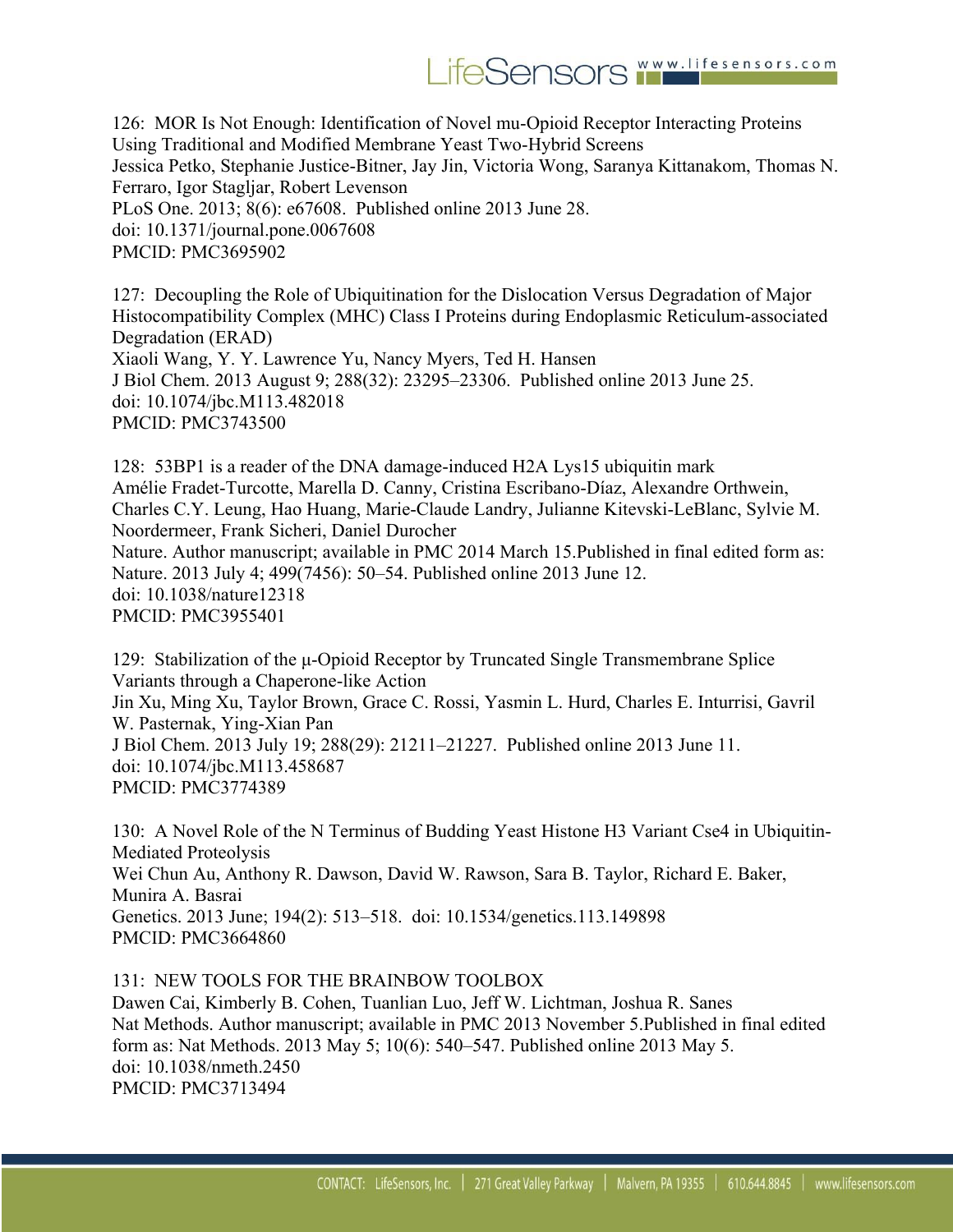132: Preliminary X-ray crystallographic studies of an N-terminal domain of unknown function from a putative glycosyltransferase from Streptococcus parasanguinis Hua Zhang, Fan Zhu, Lei Ding, Meixian Zhou, Ren Wu, Hui Wu Acta Crystallogr Sect F Struct Biol Cryst Commun. 2013 May 1; 69(Pt 5): 520–523. Published online 2013 April 30. doi: 10.1107/S1744309113007161 PMCID: PMC3660891

133: Analysis of SUMOylated proteins using SUMO-traps Elisa Da Silva-Ferrada, Wendy Xolalpa, Valérie Lang, Fabienne Aillet, Itziar Martin-Ruiz, Carlos F. de la Cruz-Herrera, Fernando Lopitz-Otsoa, Arkaitz Carracedo, Seth J. Goldenberg, Carmen Rivas, Patrick England, Manuel S. Rodríguez Sci Rep. 2013; 3: 1690. Published online 2013 April 22. doi: 10.1038/srep01690 PMCID: PMC3631770

134: Single-molecule sorting reveals how ubiquitylation affects substrate recognition and activities of FBH1 helicase Tokiha Masuda-Ozawa, Trish Hoang, Yeon-Soo Seo, Lin-Feng Chen, Maria Spies Nucleic Acids Res. 2013 April; 41(6): 3576–3587. Published online 2013 February 6. doi: 10.1093/nar/gkt056 PMCID: PMC3616717

135: Crystal structures of two phytohormone signal-transducing α/β hydrolases: karrikinsignaling KAI2 and strigolactone-signaling DWARF14 Li-Hua Zhao, X Edward Zhou, Zhong-Shan Wu, Wei Yi, Yong Xu, Suling Li, Ting-Hai Xu, Yue Liu, Run-Ze Chen, Amanda Kovach, Yangyong Kang, Li Hou, Yuanzheng He, Cen Xie, Wanling Song, Dafang Zhong, Yechun Xu, Yonghong Wang, Jiayang Li, Chenghai Zhang, Karsten Melcher, H Eric Xu Cell Res. 2013 March; 23(3): 436–439. Published online 2013 February 5. doi: 10.1038/cr.2013.19 PMCID: PMC3587710

136: Unfoldase-mediated protein translocation through an α-hemolysin nanopore Jeff Nivala, Douglas B Marks, Mark Akeson

Nat Biotechnol. Author manuscript; available in PMC 2013 September 13.Published in final edited form as: Nat Biotechnol. 2013 March; 31(3): 247–250. Published online 2013 February 3. doi: 10.1038/nbt.2503 PMCID: PMC3772521

137: Proteasomal degradation of herpes simplex virus capsids in macrophages releases DNA to the cytosol for recognition by DNA sensors

Kristy A. Horan, Kathrine Hansen, Martin R. Jakobsen, Christian K. Holm, Stine Søby, Leonie Unterholzner, Mikayla Thompson, John A. West, Marie B. Iversen, Simon B. Rasmussen, Svend Ellermann-Eriksen, Evelyn Kurt-Jones, Santo Landolfo, Blossom Damania, Jesper Melchjorsen, Andrew G. Bowie, Katherine A. Fitzgerald, Søren R. Paludan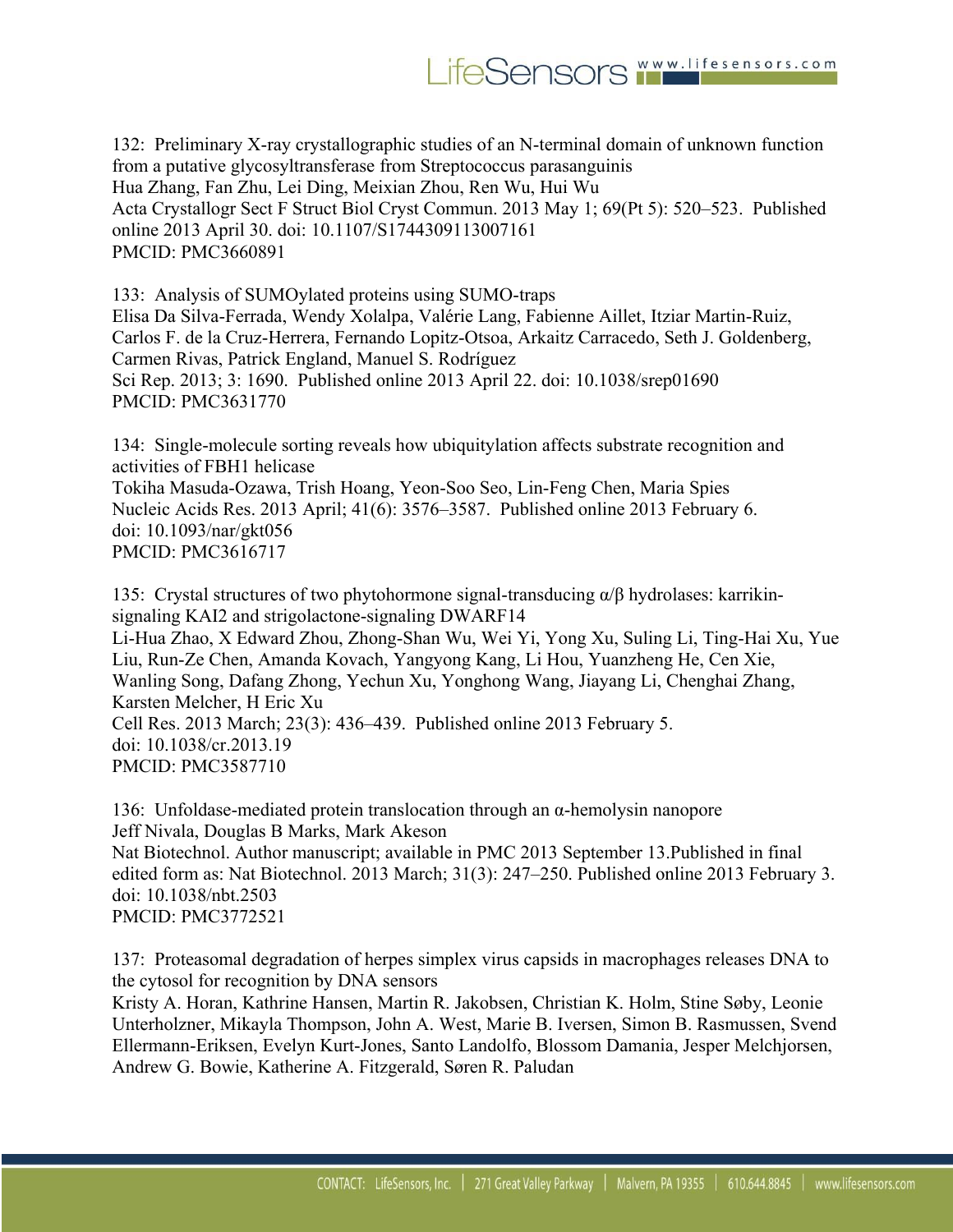J Immunol. Author manuscript; available in PMC 2014 March 1.Published in final edited form as: J Immunol. 2013 March 1; 190(5): 2311–2319. Published online 2013 January 23. doi: 10.4049/jimmunol.1202749 PMCID: PMC3578088

138: Trypanosoma brucei S-Adenosylmethionine Decarboxylase N Terminus Is Essential for Allosteric Activation by the Regulatory Subunit Prozyme Nahir Velez, Chad A. Brautigam, Margaret A. Phillips J Biol Chem. 2013 February 15; 288(7): 5232–5240. Published online 2013 January 3. doi: 10.1074/jbc.M112.442475 PMCID: PMC3576127

139: MG53-induced IRS-1 ubiquitination negatively regulates skeletal myogenesis and insulin signaling

Jae-Sung Yi, Jun Sub Park, Young-Mi Ham, Nga Nguyen, Na-Rae Lee, Jin Hong, Bong-Woo Kim, Hyun Lee, Chang-Seok Lee, Byung-Cheon Jeong, Hyun Kyu Song, Hana Cho, Yoon Ki Kim, Jae-Seon Lee, Kyong-Soo Park, Hakseob Shin, Inho Choi, Seung Hee Lee, Woo Jin Park, Shi-Young Park, Cheol Soo Choi, Peihui Lin, Malith Karunasiri, Tao Tan, Pu Duann, Hua Zhu, Jianjie Ma, Young-Gyu Ko

Nat Commun. Author manuscript; available in PMC 2014 March 4.Published in final edited form as: Nat Commun. 2013; 4: 2354. doi: 10.1038/ncomms3354 PMCID: PMC3941707

140: Small ubiquitin-like modifying protein isopeptidase assay based on poliovirus RNA polymerase activity Jamie J. Arnold, Alejandro Bernal, Uzo Uche, David E. Sterner, Tauseef R. Butt, Craig E. Cameron, Michael R. Mattern Anal Biochem. Author manuscript; available in PMC 2007 November 26.Published in final edited form as: Anal Biochem. 2006 March 15; 350(2): 214–221. Published online 2005 November 17. doi: 10.1016/j.ab.2005.11.001 PMCID: PMC2094218

141: Androgen receptor degradation by the E3 ligase CHIP modulates mitotic arrest in prostate cancer cells

S Sarkar, DL Brautigan, SJ Parsons, JM Larner

Oncogene. Author manuscript; available in PMC 2014 January 23.Published in final edited form as: Oncogene. 2014 January 2; 33(1): 26–33. Published online 2012 December 17. doi: 10.1038/onc.2012.561 PMCID: PMC3899837

142: The Interaction of Prp2 with a Defined Region of the Intron Is Required for the First Splicing Reaction Hsueh-Lien Liu, Soo-Chen Cheng Mol Cell Biol. 2012 December; 32(24): 5056–5066. doi: 10.1128/MCB.01109-12 PMCID: PMC3510548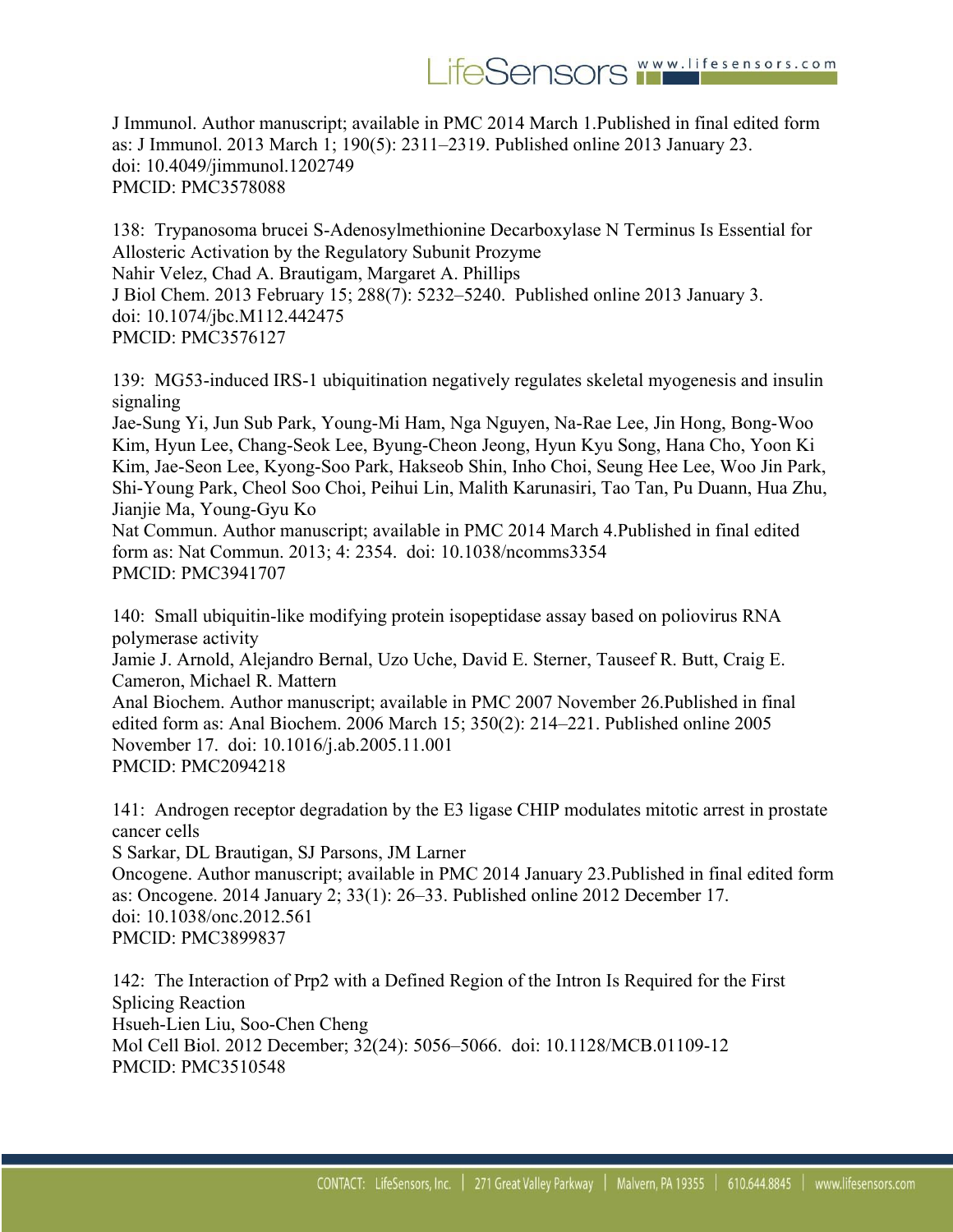143: The Ω-loop lid domain of phosphoenolpyruvate carboxykinase is essential for catalytic function

Troy A. Johnson, Todd Holyoak Biochemistry. Author manuscript; available in PMC 2013 November 27.Published in final edited form as: Biochemistry. 2012 November 27; 51(47): 9547–9559. Published online 2012 November 14. doi: 10.1021/bi301278t PMCID: PMC3525453

144: MultiDsk: A Ubiquitin-Specific Affinity Resin Marcus D. Wilson, Marco Saponaro, Mathias A. Leidl, Jesper Q. Svejstrup PLoS One. 2012; 7(10): e46398. Published online 2012 October 3. doi: 10.1371/journal.pone.0046398 PMCID: PMC3463603

145: Non-transcriptional Priming and Deubiquitination Regulate NLRP3 Inflammasome Activation Christine Juliana, Teresa Fernandes-Alnemri, Seokwon Kang, Andrew Farias, Fengsong Qin, Emad S. Alnemri J Biol Chem. 2012 October 19; 287(43): 36617–36622. Published online 2012 September 4. doi: 10.1074/jbc.M112.407130 PMCID: PMC3476327

146: Polyubiquitin Is Required for Growth, Development and Pathogenicity in the Rice Blast Fungus Magnaporthe oryzae Yeonyee Oh, William L. Franck, Sang-Oh Han, Angela Shows, Emine Gokce, David C. Muddiman, Ralph A. Dean PLoS One. 2012; 7(8): e42868. Published online 2012 August 10. doi: 10.1371/journal.pone.0042868 PMCID: PMC3416782

147: Cathepsin G-regulated Release of Formyl Peptide Receptor Agonists Modulate Neutrophil Effector Functions Josh C. Woloszynek, Ying Hu, Christine T. N. Pham J Biol Chem. 2012 October 5; 287(41): 34101–34109. Published online 2012 August 9. doi: 10.1074/jbc.M112.394452 PMCID: PMC3464519

148: Activity of the tetrapyrrole regulator CrtJ is controlled by oxidation of a redox active cysteine located in the DNA binding domain Zhuo Cheng, Jiang Wu, Aaron Setterdahl, Khalilah Reddie, Kate Carroll, Loubna A. Hammad, Jonathan A. Karty, Carl E. Bauer Mol Microbiol. Author manuscript; available in PMC 2013 August 1.Published in final edited form as: Mol Microbiol. 2012 August; 85(4): 734–746. Published online 2012 July 16. doi: 10.1111/j.1365-2958.2012.08135.x PMCID: PMC3418406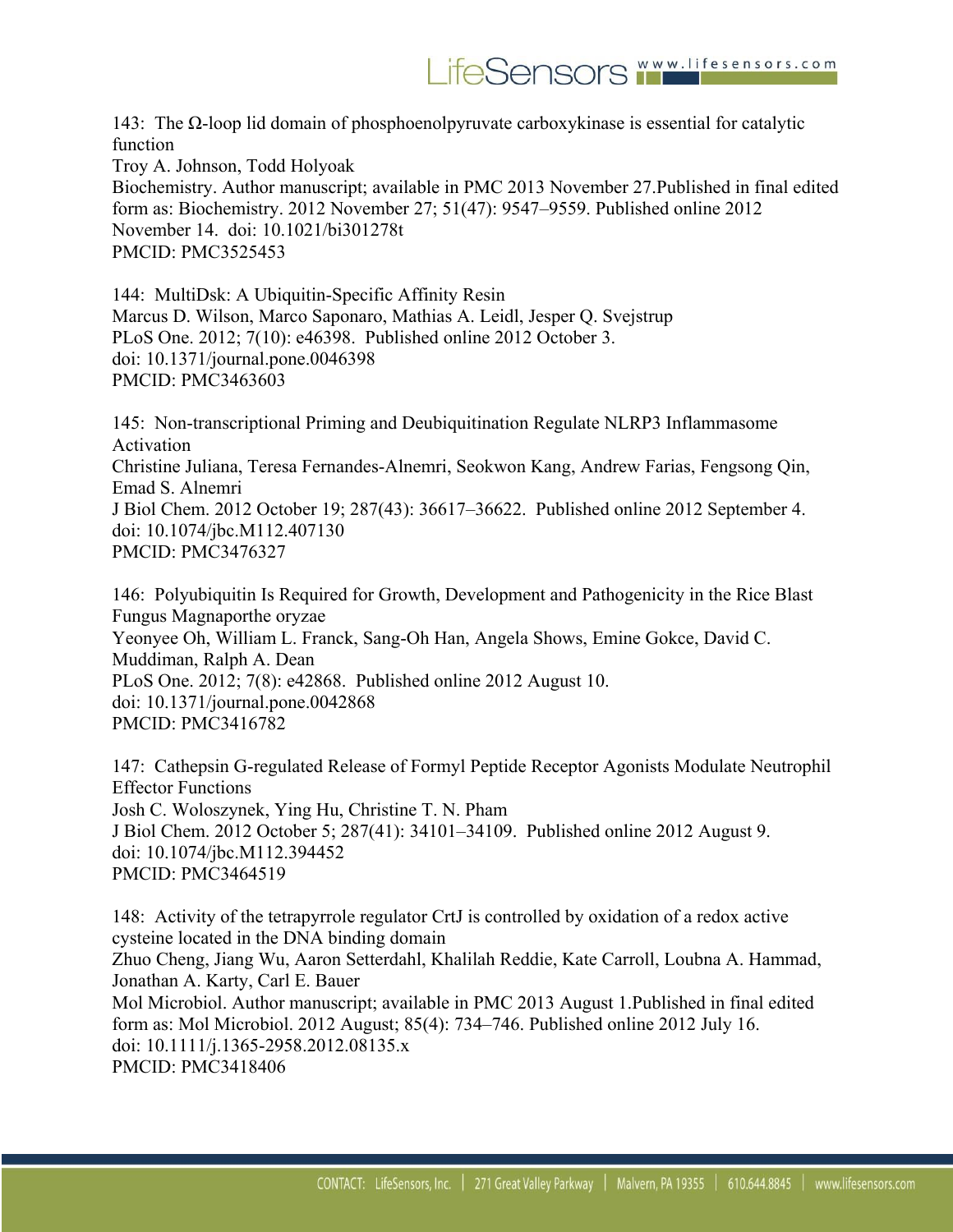## LifeSensors WWW.lifesensors.com

149: TP-RT Domain Interactions of Duck Hepatitis B Virus Reverse Transcriptase in cis and in trans during Protein-Primed Initiation of DNA Synthesis In Vitro Rajeev K. Boregowda, Christina Adams, Jianming Hu J Virol. 2012 June; 86(12): 6522–6536. doi: 10.1128/JVI.00086-12 PMCID: PMC3393569

150: Functional Dissection of N-Acetylglutamate Synthase (ArgA) of Pseudomonas aeruginosa and Restoration of Its Ancestral N-Acetylglutamate Kinase Activity Enea Sancho-Vaello, María L. Fernández-Murga, Vicente Rubio J Bacteriol. 2012 June; 194(11): 2791–2801. doi: 10.1128/JB.00125-12 PMCID: PMC3370605

151: Specific Residues of a Conserved Domain in the N Terminus of the Human Cytomegalovirus pUL50 Protein Determine Its Intranuclear Interaction with pUL53 Jens Milbradt, Sabrina Auerochs, Madhumati Sevvana, Yves A. Muller, Heinrich Sticht, Manfred Marschall J Biol Chem. 2012 July 6; 287(28): 24004–24016. Published online 2012 May 15. doi: 10.1074/jbc.M111.331207 PMCID: PMC3390675

152: In Vitro Epsilon RNA-Dependent Protein Priming Activity of Human Hepatitis B Virus Polymerase Scott A. Jones, Rajeev Boregowda, Thomas E. Spratt, Jianming Hu J Virol. 2012 May; 86(9): 5134–5150. doi: 10.1128/JVI.07137-11Correction in: J Virol. 2013 November; 87(22): 12504. PMCID: PMC3347376

153: Structural and Biochemical Characterization of Human Mitochondrial Branched-chain α-Ketoacid Dehydrogenase Phosphatase R. Max Wynn, Jun Li, Chad A. Brautigam, Jacinta L. Chuang, David T. Chuang J Biol Chem. 2012 March 16; 287(12): 9178–9192. Published online 2012 January 30. doi: 10.1074/jbc.M111.314963 PMCID: PMC3308798

154: Analysis of oxygen/glucose-deprivation-induced changes in SUMO3 conjugation using SILAC-based quantitative proteomics Wei Yang, J. Will Thompson, Zhengfeng Wang, Liangli Wang, Huaxin Sheng, Matthew W. Foster, M. Arthur Moseley, Wulf Paschen J Proteome Res. Author manuscript; available in PMC 2013 April 17.Published in final edited form as: J Proteome Res. 2012 February 3; 11(2): 1108–1117. Published online 2011 December 1. doi: 10.1021/pr200834f PMCID: PMC3628696

155: Ubiquitin Ligase Substrate Identification through Quantitative Proteomics at Both the Protein and Peptide Levels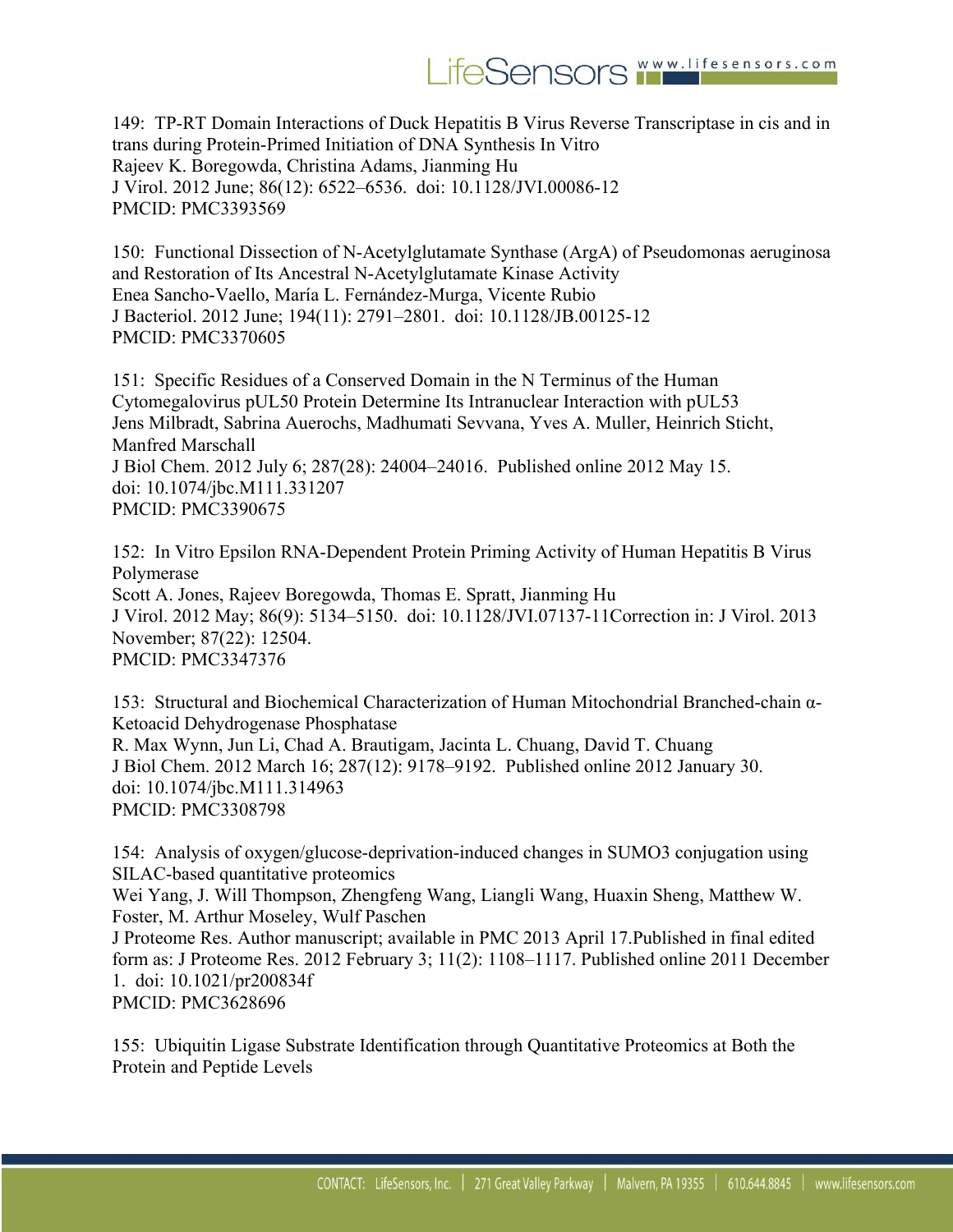Kimberly A. Lee, Lisa P. Hammerle, Paul S. Andrews, Matthew P. Stokes, Tomas Mustelin, Jeffrey C. Silva, Roy A. Black, John R. Doedens J Biol Chem. 2011 December 2; 286(48): 41530–41538. Published online 2011 October 10. doi: 10.1074/jbc.M111.248856 PMCID: PMC3308864

156: The MHC I immunopeptidome conveys to the cell surface an integrative view of cellular regulation Etienne Caron, Krystel Vincent, Marie-Hélène Fortier, Jean-Philippe Laverdure, Alexandre Bramoullé, Marie-Pierre Hardy, Grégory Voisin, Philippe P Roux, Sébastien Lemieux, Pierre Thibault, Claude Perreault

Mol Syst Biol. 2011; 7: 533. Published online 2011 September 27. doi: 10.1038/msb.2011.68 PMCID: PMC3202804

157: Crystal Structures of Histone and p53 Methyltransferase SmyD2 Reveal a Conformational Flexibility of the Autoinhibitory C-Terminal Domain Yuanyuan Jiang, Nualpun Sirinupong, Joseph Brunzelle, Zhe Yang PLoS One. 2011; 6(6): e21640. Published online 2011 June 28. doi: 10.1371/journal.pone.0021640 PMCID: PMC3125274

158: The Ubiquitin-Specific Protease USP34 Regulates Axin Stability and Wnt/β-Catenin Signaling Tony T. H. Lui, Celine Lacroix, Syed M. Ahmed, Seth J. Goldenberg, Craig A. Leach, Avais M. Daulat, Stephane Angers Mol Cell Biol. 2011 May; 31(10): 2053–2065. doi: 10.1128/MCB.01094-10 PMCID: PMC3133363

159: Comparison of SUMO fusion technology with traditional gene fusion systems: Enhanced expression and solubility with SUMO Jeffrey G. Marblestone, Suzanne C. Edavettal, Yiting Lim, Peter Lim, Xun Zuo, Tauseef R. Butt Protein Sci. 2006 January; 15(1): 182–189. doi: 10.1110/ps.051812706 PMCID: PMC2242369

160: Immunization with a ZmpB-Based Protein Vaccine Could Protect against Pneumococcal Diseases in Mice Yi Gong, Wenchun Xu, Yali Cui, Xuemei Zhang, Run Yao, Dairong Li, Hong Wang, Yujuan He, Ju Cao, Yibing Yin Infect Immun. 2011 February; 79(2): 867–878. Published online 2010 November 22. doi: 10.1128/IAI.00717-10 PMCID: PMC3028838

161: c-Abl Phosphorylation of Mdm2 Facilitates Mdm2-Mdmx Complex Formation David L. Waning, Jason A. Lehman, Christopher N. Batuello, Lindsey D. Mayo J Biol Chem. 2011 January 7; 286(1): 216–222. Published online 2010 November 16. doi: 10.1074/jbc.M110.183012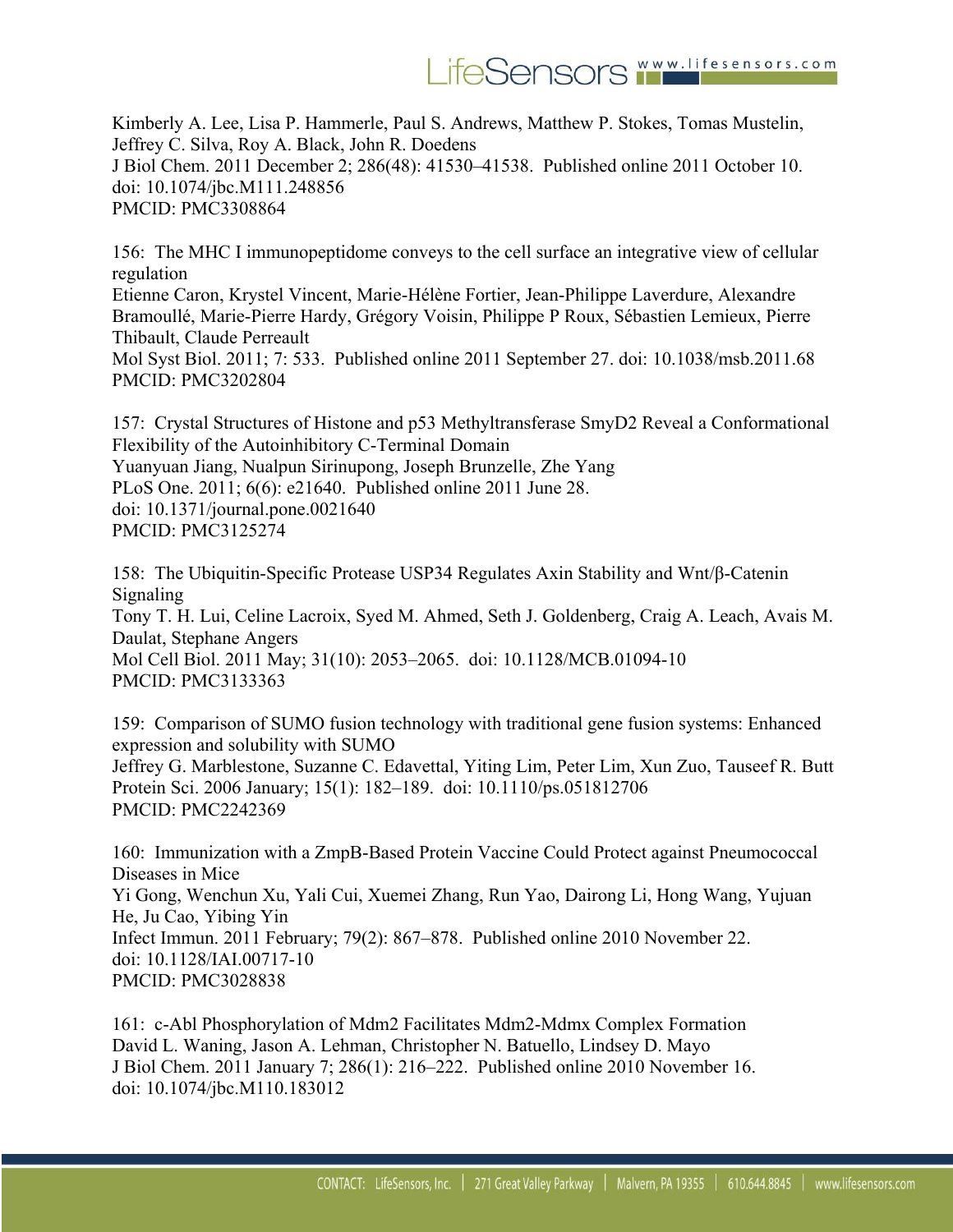## PMCID: PMC3012977

162: The scaffolding protein EBP50 regulates microvillar assembly in a phosphorylationdependent manner Damien Garbett, David P. LaLonde, Anthony Bretscher J Cell Biol. 2010 October 18; 191(2): 397–413. doi: 10.1083/jcb.201004115 PMCID: PMC2958488

163: Crystal Structure of Cardiac-specific Histone Methyltransferase SmyD1 Reveals Unusual Active Site Architecture Nualpun Sirinupong, Joseph Brunzelle, Jun Ye, Ali Pirzada, Lindsey Nico, Zhe Yang J Biol Chem. 2010 December 24; 285(52): 40635–40644. Published online 2010 October 12. doi: 10.1074/jbc.M110.168187 PMCID: PMC3003362

164: Isolation of SPINK6 in Human Skin: SELECTIVE INHIBITOR OF KALLIKREIN-RELATED PEPTIDASES Ulf Meyer-Hoffert, Zhihong Wu, Tomasz Kantyka, Jan Fischer, Ties Latendorf, Britta Hansmann, Joachim Bartels, Yinghong He, Regine Gläser, Jens-Michael Schröder J Biol Chem. 2010 October 15; 285(42): 32174–32181. Published online 2010 July 28. doi: 10.1074/jbc.M109.091850 PMCID: PMC2952218

165: The structure of FANCL, the catalytic subunit of the Fanconi Anemia core complex Ambrose R. Cole, Laurence P.C. Lewis, Helen Walden Nat Struct Mol Biol. Author manuscript; available in PMC 2010 September 1.Published in final edited form as: Nat Struct Mol Biol. 2010 March; 17(3): 294–298. Published online 2010 February 14. doi: 10.1038/nsmb.1759 PMCID: PMC2929457

166: A Gate-Latch-Lock Mechanism for Hormone Signaling by Abscisic Acid Receptors Karsten Melcher, Ley-Moy Ng, X. Edward Zhou, Fen-Fen Soon, Yong Xu, Kelly M. Suino-Powell, Sang-Youl Park, Joshua J. Weiner, Hiroaki Fujii, Viswanathan Chinnusamy, Amanda Kovach, Jun Li, Yonghong Wang, Jiayang Li, Francis C. Peterson, Davin R. Jensen, Eu-Leong Yong, Brian F. Volkman, Sean R. Cutler, Jian-Kang Zhu, H. Eric Xu Nature. Author manuscript; available in PMC 2010 June 3.Published in final edited form as: Nature. 2009 December 3; 462(7273): 602–608. doi: 10.1038/nature08613 PMCID: PMC2810868

167: Pivotal Role of the C-terminal DW-motif in Mediating Inhibition of Pyruvate Dehydrogenase Kinase 2 by Dichloroacetate Jun Li, Masato Kato, David T. Chuang J Biol Chem. 2009 December 4; 284(49): 34458–34467. Published online 2009 October 15. doi: 10.1074/jbc.M109.065557 PMCID: PMC2797213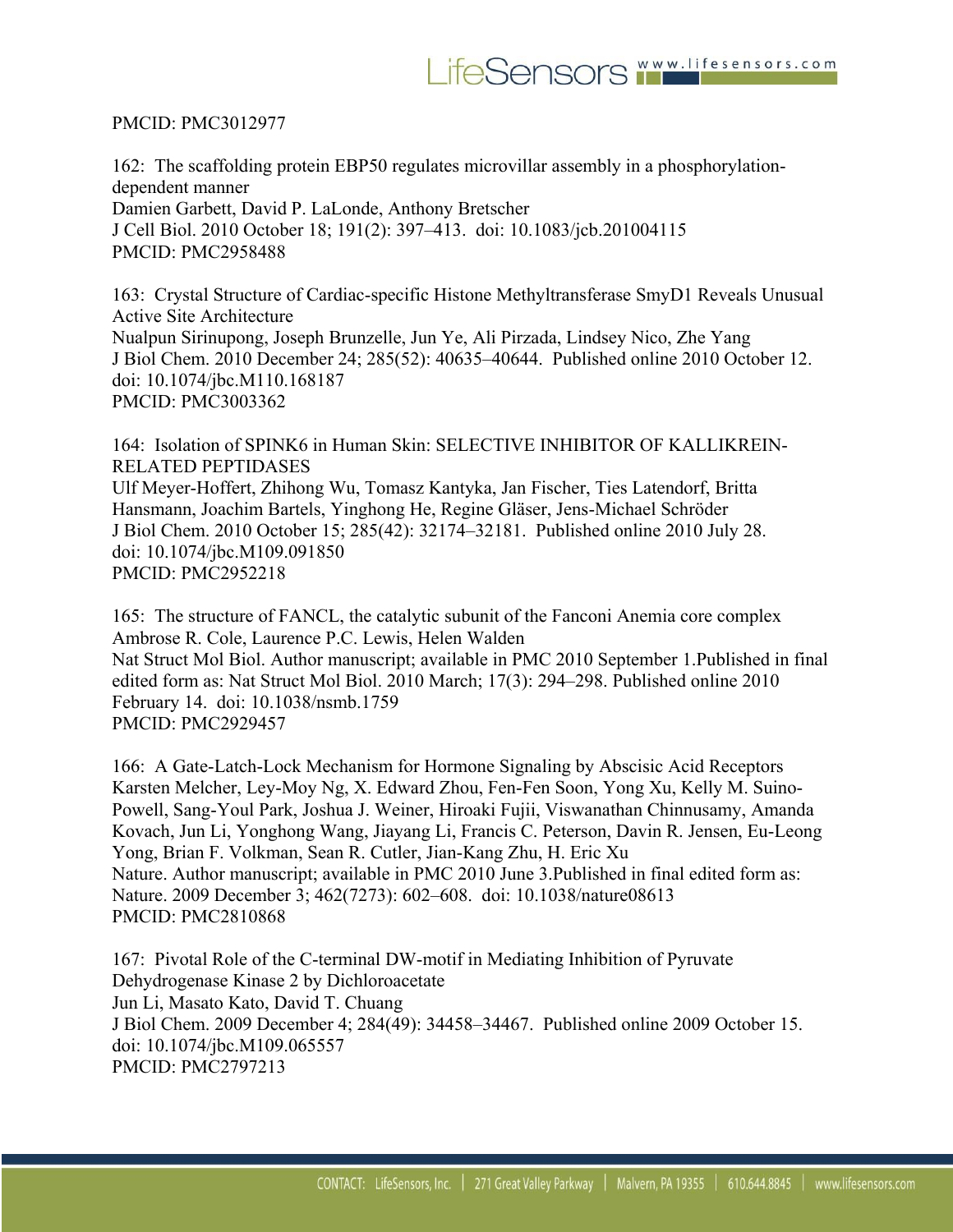168: Distinct Amino Termini of Two Human HCS Isoforms Influence Biotin Acceptor Substrate Recognition Maria Ingaramo, Dorothy Beckett J Biol Chem. 2009 November 6; 284(45): 30862–30870. Published online 2009 September 9. doi: 10.1074/jbc.M109.046201 PMCID: PMC2781485

169: Structural Studies of Soybean Calmodulin Isoform 4 Bound to the Calmodulin-binding Domain of Tobacco Mitogen-activated Protein Kinase Phosphatase-1 Provide Insights into a Sequential Target Binding Mode Hiroaki Ishida, Mario Rainaldi, Hans J. Vogel J Biol Chem. 2009 October 9; 284(41): 28292–28305. Published online 2009 August 10. doi: 10.1074/jbc.M109.025080 PMCID: PMC2788880

170: Stabilization of Peptide Vesicles by Introducing Inter-Peptide Disulfide Bonds Albert J. van Hell, Daan J. A. Crommelin, Wim E. Hennink, Enrico Mastrobattista Pharm Res. 2009 September; 26(9): 2186–2193. Published online 2009 July 7. doi: 10.1007/s11095-009-9933-z PMCID: PMC2719749

171: Cdc7p-Dbf4p Regulates Mitotic Exit by Inhibiting Polo Kinase Charles T. Miller, Carrie Gabrielse, Ying-Chou Chen, Michael Weinreich PLoS Genet. 2009 May; 5(5): e1000498. Published online 2009 May 29. doi: 10.1371/journal.pgen.1000498 PMCID: PMC2682205

172: Characterization of purified Sindbis Virus nsP4 RNA-dependent RNA Polymerase activity in vitro

Jon K. Rubach, Brian R. Wasik, Jonathan C. Rupp, Richard J. Kuhn, Richard W. Hardy, Janet L. Smith

Virology. Author manuscript; available in PMC 2011 June 3.Published in final edited form as: Virology. 2009 February 5; 384(1): 201–208. Published online 2008 November 25. doi: 10.1016/j.virol.2008.10.030 PMCID: PMC3107704

173: A DNA polymerase epsilon mutant that specifically causes +1 frameshift mutations within homonucleotide runs in yeast. J M Kirchner, H Tran, M A Resnick Genetics. 2000 August; 155(4): 1623–1632. PMCID: PMC1461198

174: Norovirus Proteinase-Polymerase and Polymerase Are Both Active Forms of RNA-Dependent RNA Polymerase Gaël Belliot, Stanislav V. Sosnovtsev, Kyeong-Ok Chang, Vijay Babu, Uzo Uche, Jamie J. Arnold, Craig E. Cameron, Kim Y. Green